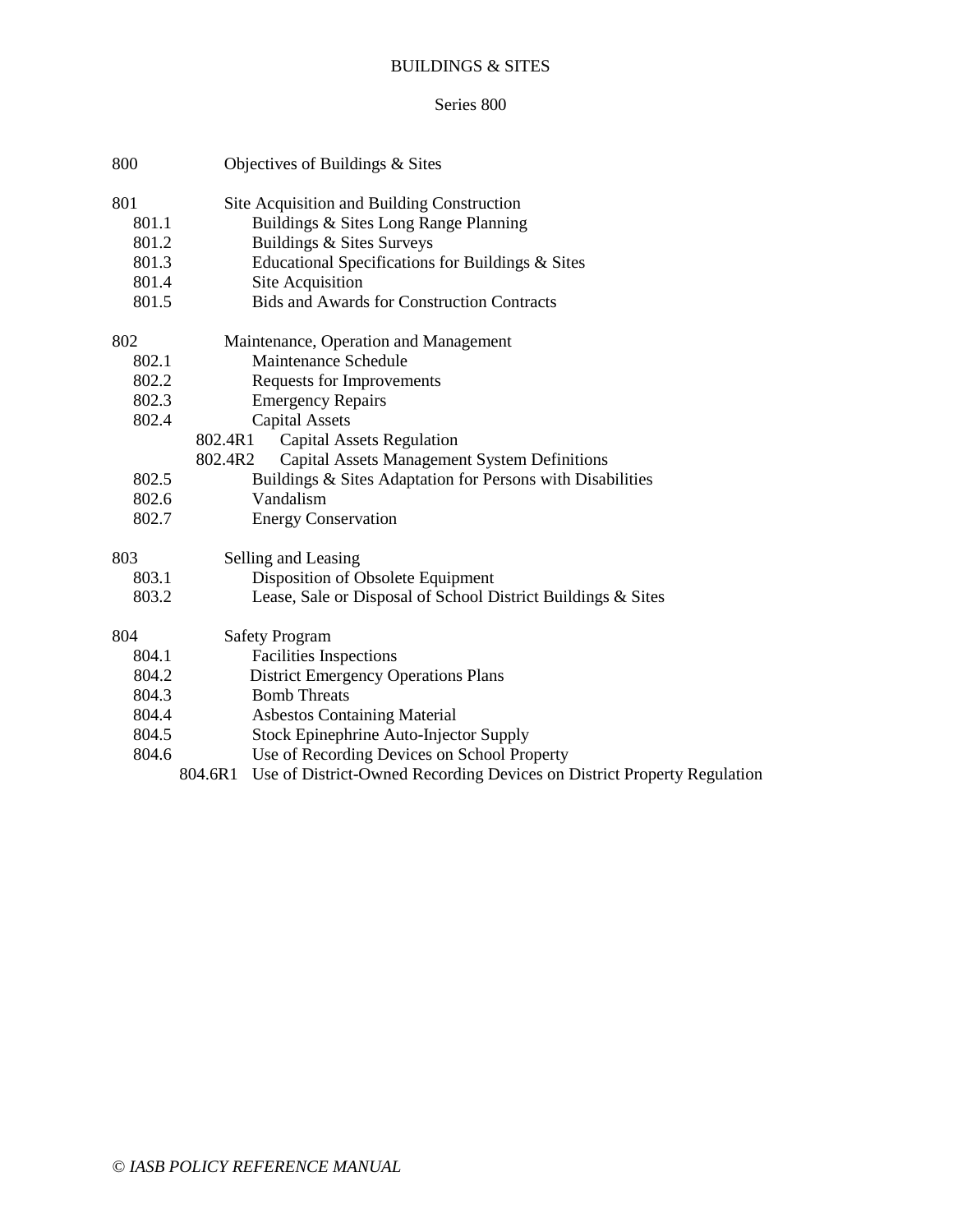## OBJECTIVES OF BUILDINGS & SITES

This series of the board policy manual sets forth the board objectives and goals for the school district's buildings and sites. It is the goal of the board to provide sufficient school district buildings and sites for the education program. The board will strive to provide an environment which will encourage and support learning.

In providing this environment the school district buildings and sites will accommodate the organizational and instructional patterns that support the education program. The board has final authority to determine what is necessary to meet the needs of the education program.

It is the responsibility of the superintendent to oversee the day-to-day operations of the school buildings and sites and to notify the board of areas in need of improvement.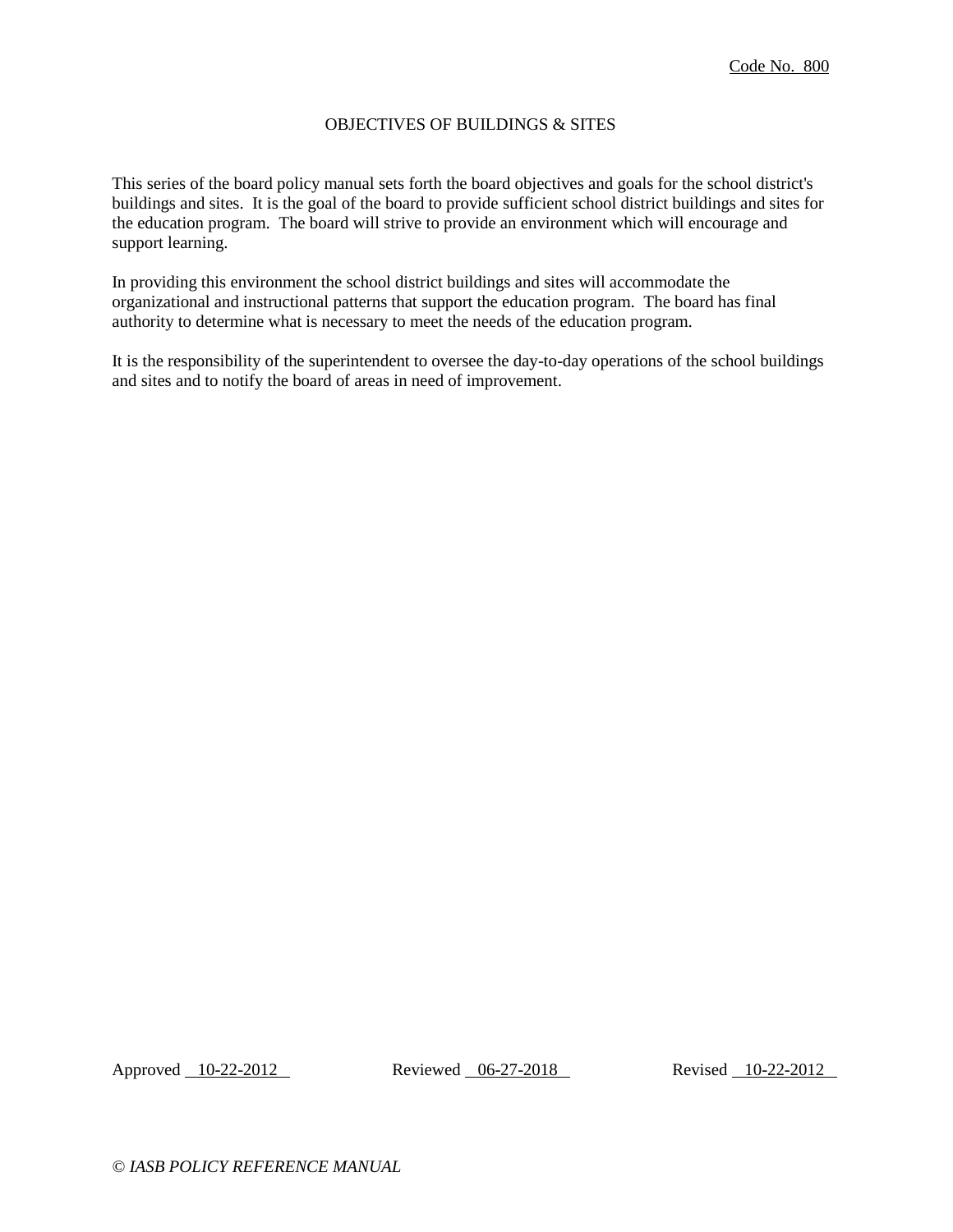### BUILDINGS & SITES LONG RANGE PLANNING

As part of the board's long range plan for the school district's education program, the board will include the buildings and sites needs for the education program. The long-term needs for buildings and sites will be discussed and determined by the board.

It is the responsibility of the superintendent to provide information including, but not limited to, enrollment projections and education program requirements to the board.

Legal Reference: Iowa Code §§ 280.3, .12, .14; 297 (2013).

Cross Reference: 103 Long-Range Needs Assessment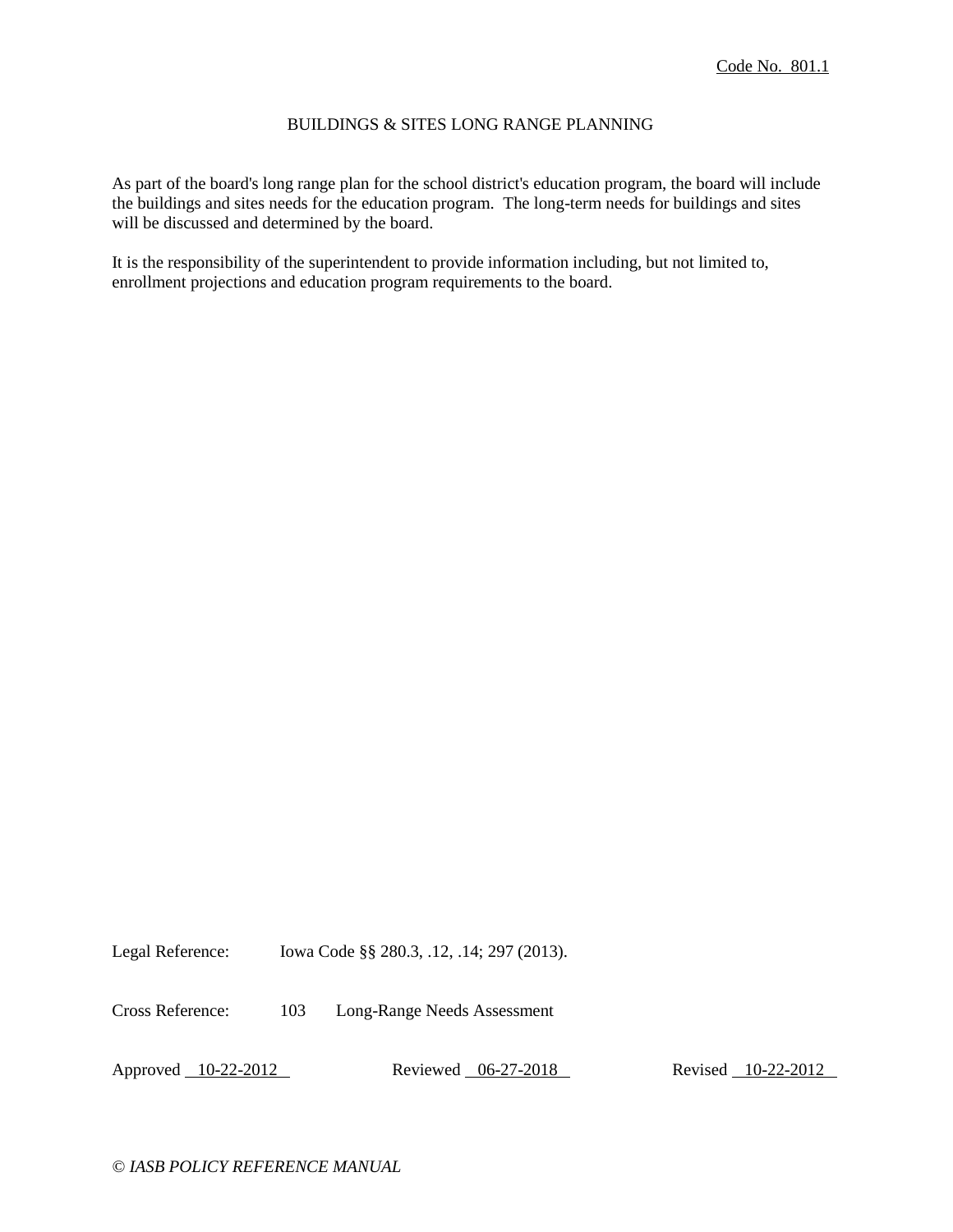### BUILDINGS & SITES SURVEYS

The board may engage the services of consultants or other personnel to study the needs of the school district's buildings and sites in providing the education program. The results of these services will be considered in planning the education program and in making decisions about the improvement and acquisition of additional buildings and sites.

It is the responsibility of the superintendent to make a recommendation to the board regarding the need for such services and who should perform such services for the board.

| Legal Reference: |  |  | Iowa Code §§ 280.3, .14; 297 (2013). |
|------------------|--|--|--------------------------------------|
|------------------|--|--|--------------------------------------|

Cross Reference: 103 Long-Range Needs Assessment 801 Site Acquisition and Building Construction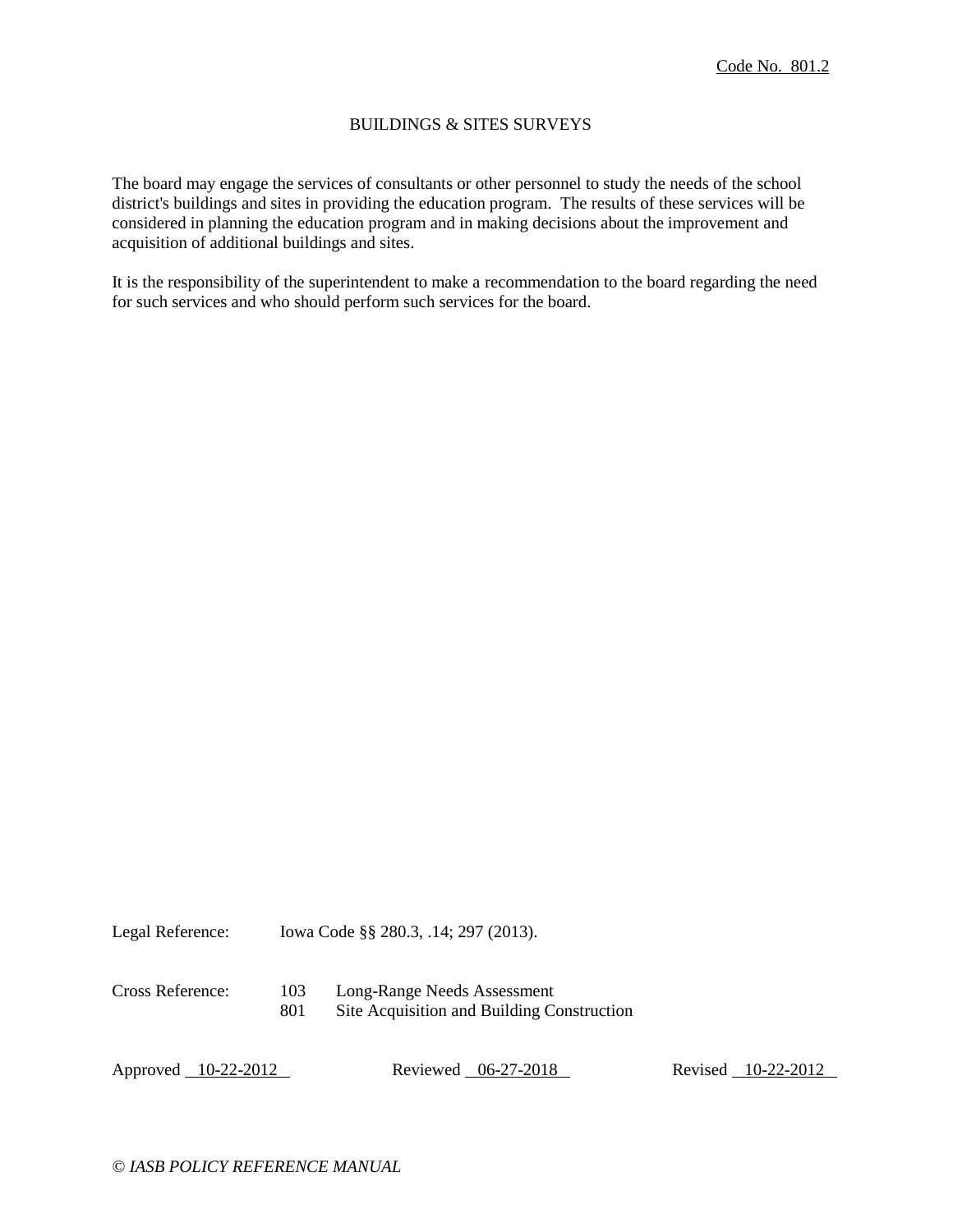## EDUCATIONAL SPECIFICATIONS FOR BUILDINGS & SITES

Buildings and sites considered for purchase or construction by the board or currently owned by the school district and used for the education program must meet, or upon improvement be able to meet, the specifications set by the board. The board will make this determination.

Prior to remodeling or other construction of buildings and sites, the board may appoint a committee of consultants, employees, citizens, or others to assist the board in developing the specifications for the new or improved buildings and sites. These specifications will be consistent with the education program, and they will provide the architect with the information necessary to determine what is expected from the facility. It is within the discretion of the board to determine whether a committee is appointed.

The education specifications will include, but not be limited to, the financial resources available for the project, the definition and character of classrooms, the functional use to be made of the rooms, description of specialized needs, and other pertinent information as the board deems necessary.

It is the responsibility of the superintendent to make a recommendation to the board regarding the specifications of buildings and sites.

*NOTE: For more detailed discussion of this issue, see IASB's Policy Primer, Vol. 17 #5- September 9, 2003.*

| Legal Reference:    | Cedar Rapids Community School District, Linn County v. City of Cedar Rapids,<br>252 Iowa 205, 106 N.W.2d 655 (1960).<br>Iowa Code §§ Ch 26; 280.3, .14; 297; 544A (2013).<br>1974 Op. Att'y Gen. 529. |                                            |  |                    |  |  |
|---------------------|-------------------------------------------------------------------------------------------------------------------------------------------------------------------------------------------------------|--------------------------------------------|--|--------------------|--|--|
| Cross Reference:    | 801                                                                                                                                                                                                   | Site Acquisition and Building Construction |  |                    |  |  |
| Approved 10-22-2012 |                                                                                                                                                                                                       | Reviewed 06-27-2018                        |  | Revised 10-22-2012 |  |  |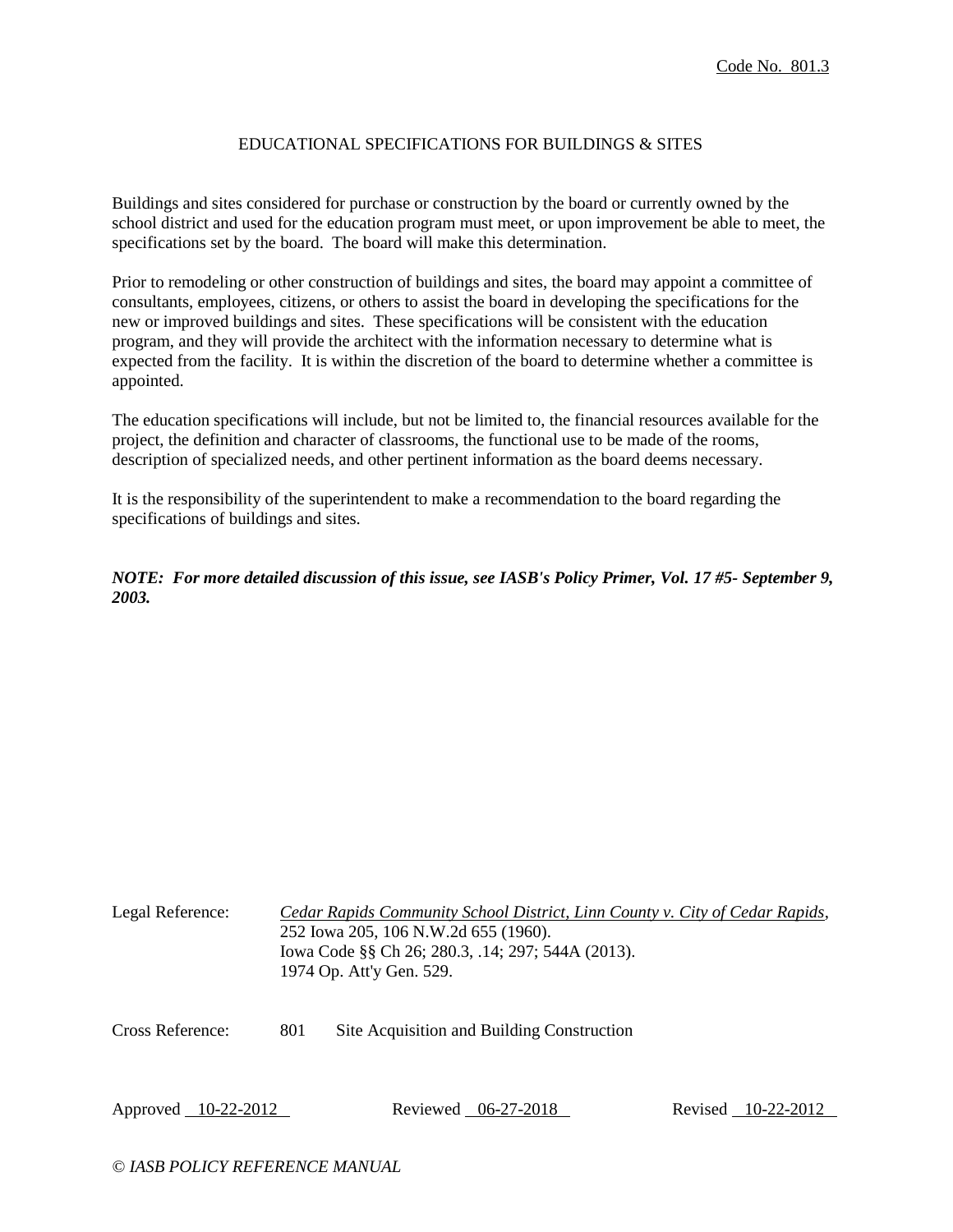## SITE ACQUISITION

Sites acquired by the board will meet or, upon improvement, be able to meet the specifications set out by the board prior to using the site for the education program. The board may meet in closed session to discuss potential purchases of specific sites in compliance with applicable laws.

It is the responsibility of the superintendent to assist the board and to make recommendations concerning the acquisition of sites.

Legal Reference: Iowa Code §§ 21.5(j); 297.

Cross Reference: 212 Closed Sessions

705.1 Purchasing - Bidding

801 Site Acquisition and Building Construction

Approved 4-14-21 Reviewed 4-14-21 Reviewed 4-14-21 Revised 4-14-21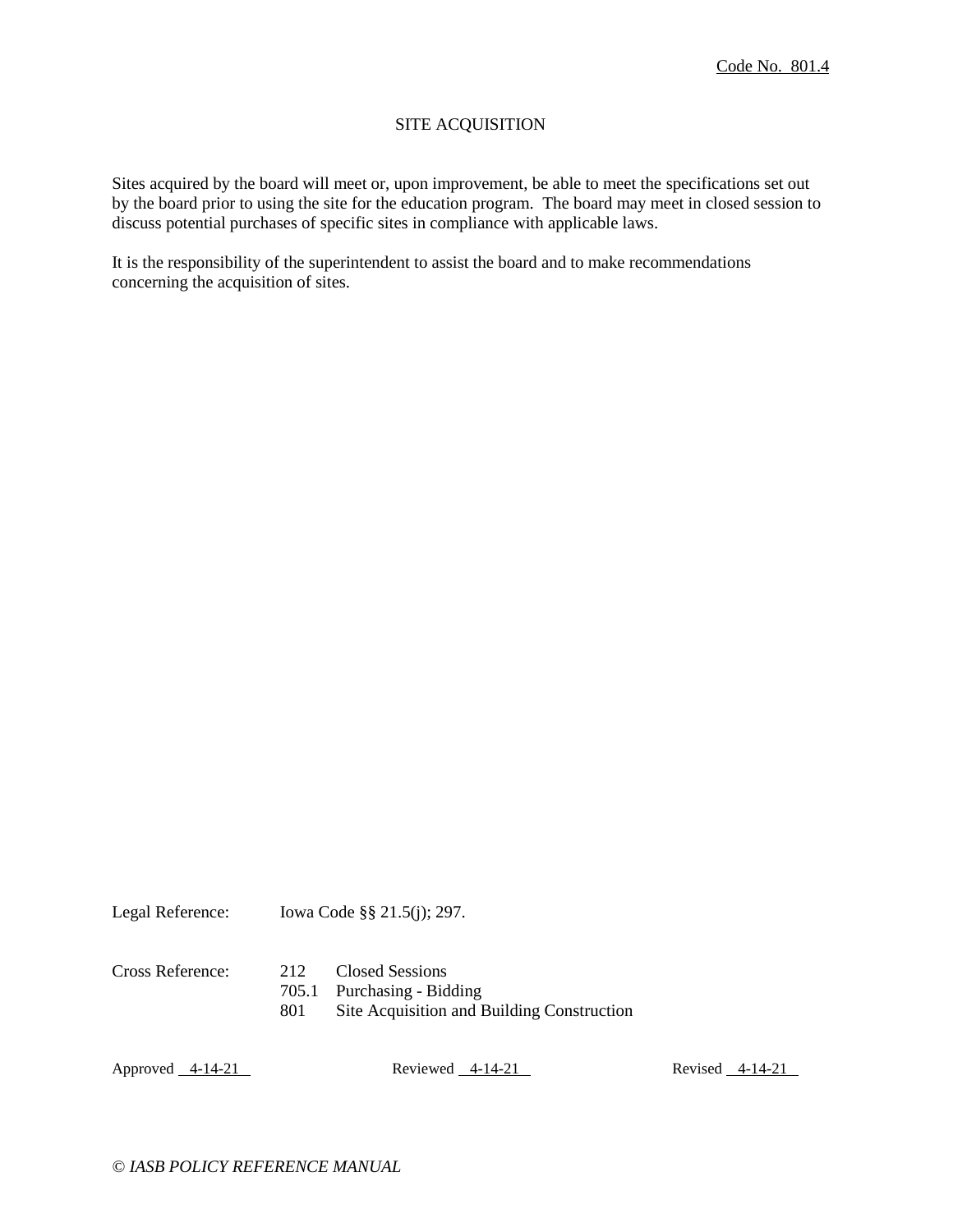# Code No. 802 – MAINTENANCE, OPERATION AND MANAGEMENT

#### Code No. 802.1 – MAINTENANCE SCHEDULE

The school district buildings and sites, including the grounds, buildings and equipment, will be kept clean and in good repair. Employees should notify the building principal when something is in need of repair or removal, including graffiti.

It is the responsibility of the superintendent to maintain the school district buildings and sites. As part of this responsibility, a maintenance schedule is created and adhered to in compliance with this policy.

*NOTE: The sentence on graffiti is necessary because of the liability a school district could incur in a case involving harassment. The continued presence of graffiti could expose the school district to liability. It is recommended that school districts implement a procedure to discourage, report and remove graffiti in a timely manner.*

Legal Reference: Iowa Code §§ 279.8; 280.3, .14 (2013).

- Cross Reference: 502.2 Care of School Property/Vandalism
	- 502.5 Student Lockers
	- 802 Maintenance, Operation and Management
	- 804.1 Facilities Inspections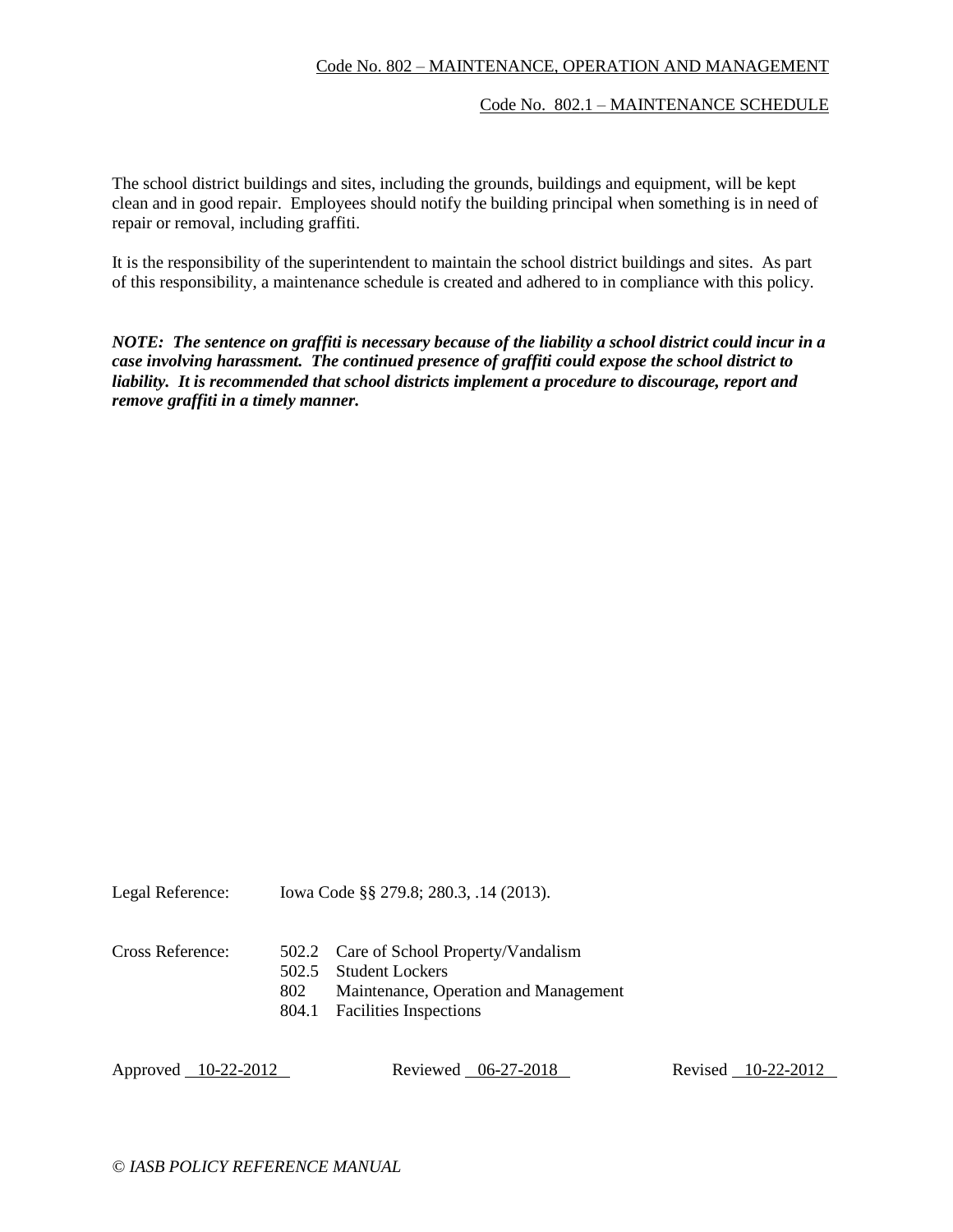### REQUESTS FOR IMPROVEMENTS

Generally, except for emergency situations, requests for improvements or repairs are made to the superintendent by building principals and the head custodian. Requirements for requests outlined in the maintenance schedule will be followed.

Minor improvements, not exceeding a cost of \$5,000, may be approved by the superintendent. Improvements exceeding \$5,000 must be approved by the board. Routine maintenance and repairs outlined in the maintenance schedule will be followed.

*NOTE: The amount in the blanks should be consistent with the amounts in Policies 705.1 and 803.2.*

Legal Reference: Iowa Code §§ 279.8; 280.3, .14 (2013).

Cross Reference: 802.1 Maintenance Schedule 802.3 Emergency Repairs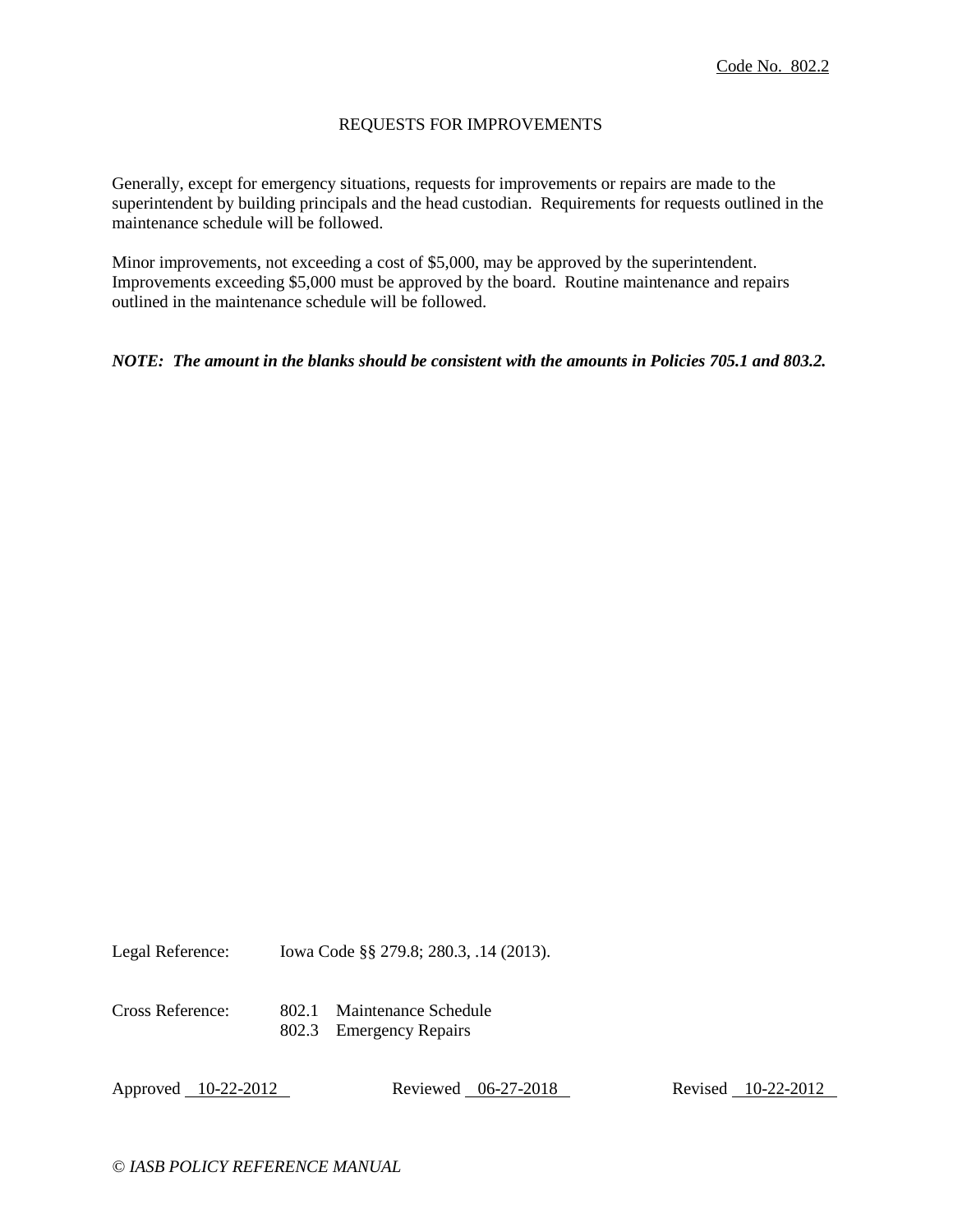## EMERGENCY REPAIRS

In the event of an emergency requiring repairs, in excess of the state limit, to a school district facility are necessary to correct or control the situation and to prevent the closing of school, the provisions relating to bidding will not apply.

It is the responsibility of the superintendent to obtain certification from the area education agency administrator stating such repairs in excess of the state limit were necessary to prevent the closing of school.

It is the responsibility of the superintendent to notify the board as soon as possible considering the circumstances of the emergency.

*NOTE: This policy reflects Iowa law regarding emergency repairs. The certification of the AEA administrator is a legal requirement.*

Legal Reference: Iowa Code §§ 26.3, 280.3, .14; 297.8 (2013).

Cross Reference: 705.1 Purchasing - Bidding 802 Maintenance, Operation and Management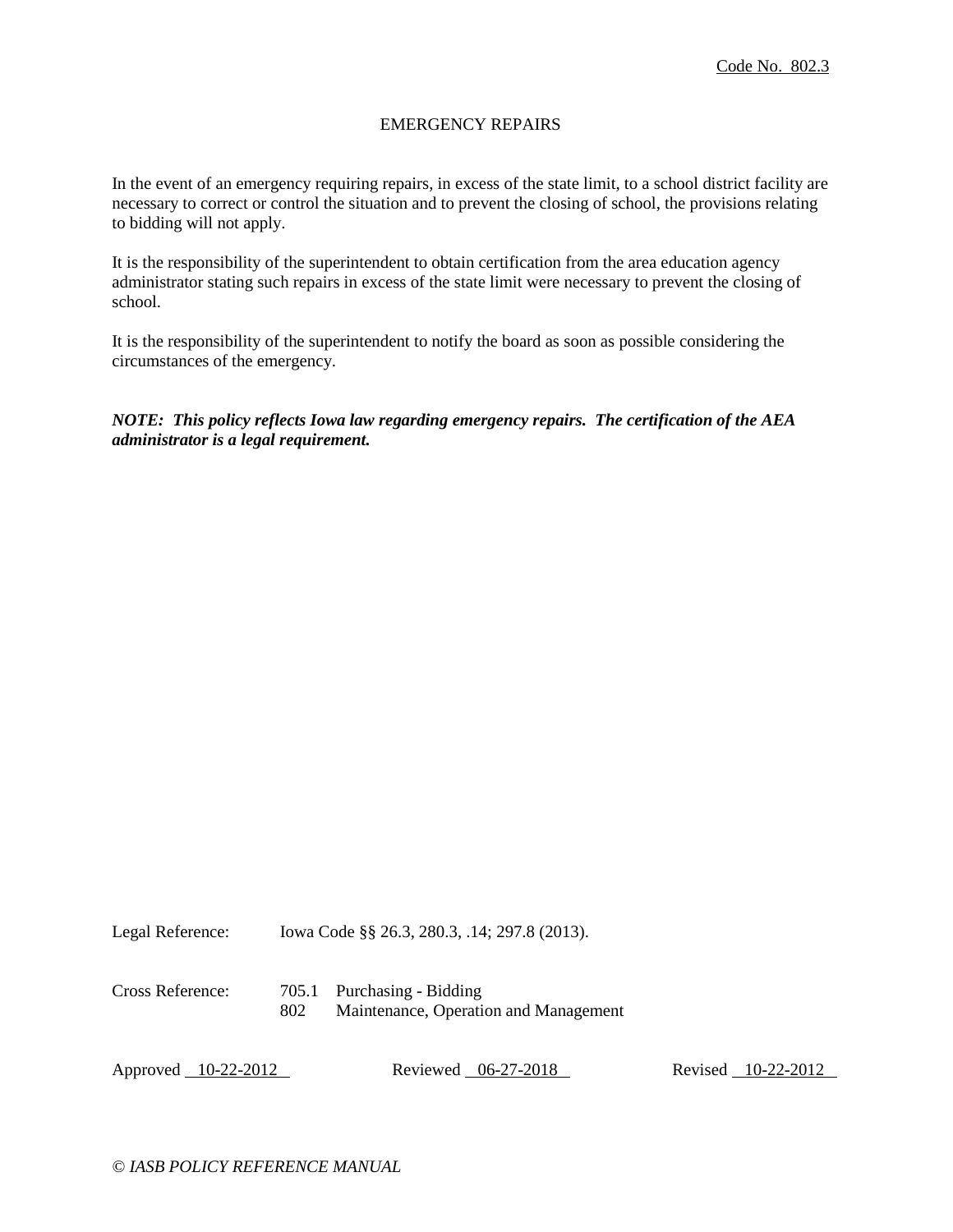## CAPITAL ASSETS

The school district will establish and maintain a capital assets management system for reporting capitalized assets owned or under the jurisdiction of the school district in its financial reports in accordance with generally accepted accounting principles (GAAP) as required or modified by law; to improve the school district's oversight of capital assets by assigning and recording them to specific facilities and programs and to provide for proof of loss of capital assets for insurance purposes.

Capital assets, including tangible and intangible assets, are reported in the government-wide financial statements (i.e. governmental activities and business type activities) and the proprietary fund financial statements. Capital assets reported include school district buildings and sites, construction in progress, improvements other than buildings and sites, land and machinery and equipment. Capital assets reported in the financial reports will include individual capital assets with an historical cost equal to or greater than (*\$ capitalization threshold)*. The Federal regulations governing school lunch programs require capital assets attributable to the school lunch program with a historical cost of equal to or greater than \$500 be capitalized. Additionally, capital assets are depreciated over the useful life of each capital asset.

All intangible assets with a purchase price equal to or greater than (*\$ capitalization threshold*) with useful life of two or more years, are included in the intangible asset inventory for capitalization purposes. Such assets are recorded at actual historical cost and amortized over the designated useful lifetime applying a straight-line method of depreciation. If there are no legal, contractual, regulatory, technological or other factors that limit the useful life of the asset, then the intangible asset needs to be considered to have an indefinite useful life and no amortization should be recorded.

Phase III districts, as determined under GASB 34, *[will/will not]* retroactively report intangible assets. If actual historical cost cannot be determined for intangible assets due to lack of sufficient records, estimated historical cost will be used.

This policy applies to all intangible assets. If an intangible asset that meets the threshold criteria is fully amortized, the asset must be reported at the historical cost and the applicable accumulated amortization must also be reported. It is not appropriate to "net" the capital asset and amortization to avoid reporting. For internally generated intangible assets, outlays incurred by the government's personnel, or by a third-party contractor on behalf of the government, and for development of internally generated intangible assets should be capitalized.

The capital assets management system must be updated monthly to account for the addition/acquisition, disposal, relocation/transfer of capital assets. It is the responsibility of the superintendent to count and reconcile the capital assets with capital assets management system on June 30 each year.

It is the responsibility of the superintendent to develop administrative regulations implementing this policy. It will also be the responsibility of the superintendent to educate employees about this policy and its supporting administrative regulations.

*NOTE: This is a mandatory policy. It is suggested the board consider a capitalization threshold consistent with the GASB 34 Committee Recommendations which recommended "districts and AEAs implement capitalization levels that would capture at least 80% of the value of assets. However, the threshold should not be greater than \$5,000." In addition, Boards may wish to establish guidelines at lower thresholds for keeping track of capital assets for internal control and insurance purposes.*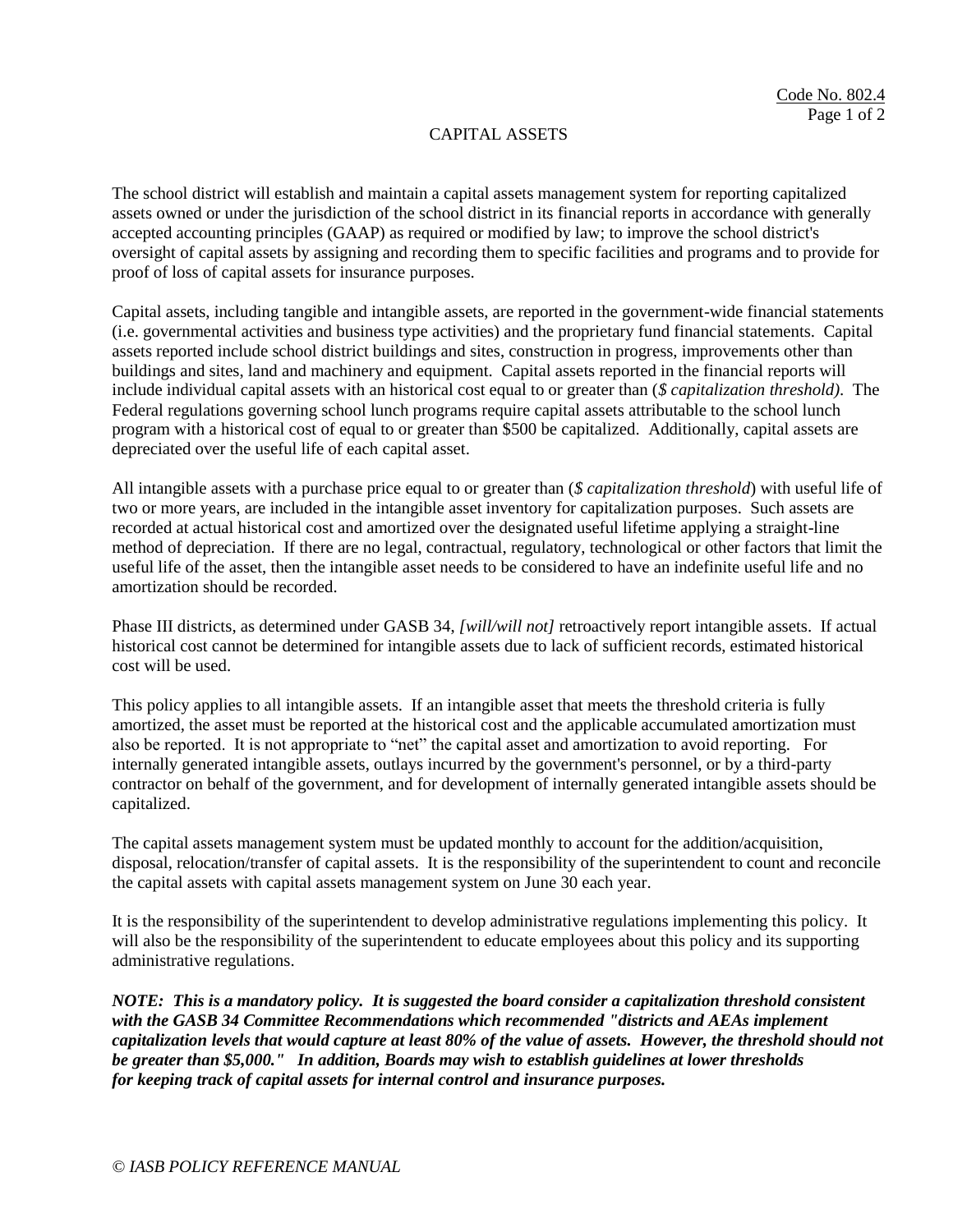### CAPITAL ASSETS

*In determining the capital asset capitalization threshold, the size of the school district, the property insurance deductible and the time and effort necessary to account for and track capital assets with a lesser value should be considered. It is strongly recommended the board consult with the school auditor prior to setting the capitalization threshold.* 

*An intangible asset should be recognized in the statement of net assets only if it is identifiable which means the asset is either separable or, arose from contractual or other legal rights, regardless of whether those rights are transferable or separable. The intangible asset must also possess all of the following characteristics/criteria:*

- *lack of physical substance;*
- *be of a nonfinancial nature (not in monetary form like cash or investment securities); and,*
- *the initial useful life extending beyond a single reporting period.*

*Examples of intangible assets include easements, land use rights, patents, trademarks and copyrights. In addition, intangible assets include computer software purchased, licensed or internally generated, including websites, as well as outlays associated with an internally generated modification of computer software. Intangible assets can be purchased or licensed, acquired through nonexchange transactions or internally generated. Intangible assets exclude assets acquired or created primarily for purposes of directly obtaining income, assets from capital lease transactions reported by lessees, and goodwill created through the combination of a government and another entity.*

*A school district could, and many do, use bar code identification tags to control capital assets, such as VCRs, technology equipment, etc., even though these capital assets have a cost below the capitalization threshold. In tracking these capital assets only the information necessary to control the location and use of them needs to be maintained. Some school districts video-tape each classroom/office annually to save time and effort tracking capital assets below the capitalization threshold. The video tape is also helpful for insurance claims. Whether a school district chooses to track capital assets with a cost below the capitalization threshold or not, capital assets with a cost below the capitalization threshold should not be included in the capital assets listing for reporting purposes.* 

*This policy provides for valuing capital assets at historical cost as required by GAAP. This policy bases the capitalization threshold on the historical/acquisition cost of the individual asset. The school district can choose to use the historical cost of all the items included in a purchase order as the basis for determining whether to capitalize the capital asset. The cost of improvements may be added to the historical cost of a capital asset. Deciding whether to add the costs of an improvement to a capital asset's historical cost is a judgment call which should be made after consulting with the school auditor.*

Legal Reference: Iowa Code §§ 257.31(4); 279.8; 297.22-.25; 298A (2013).

Cross Reference: 709 Insurance Program 701.3 Financial Records

Approved 07-25-2018 Reviewed 06-27-2018 Revised 07-25-2018

*© IASB POLICY REFERENCE MANUAL*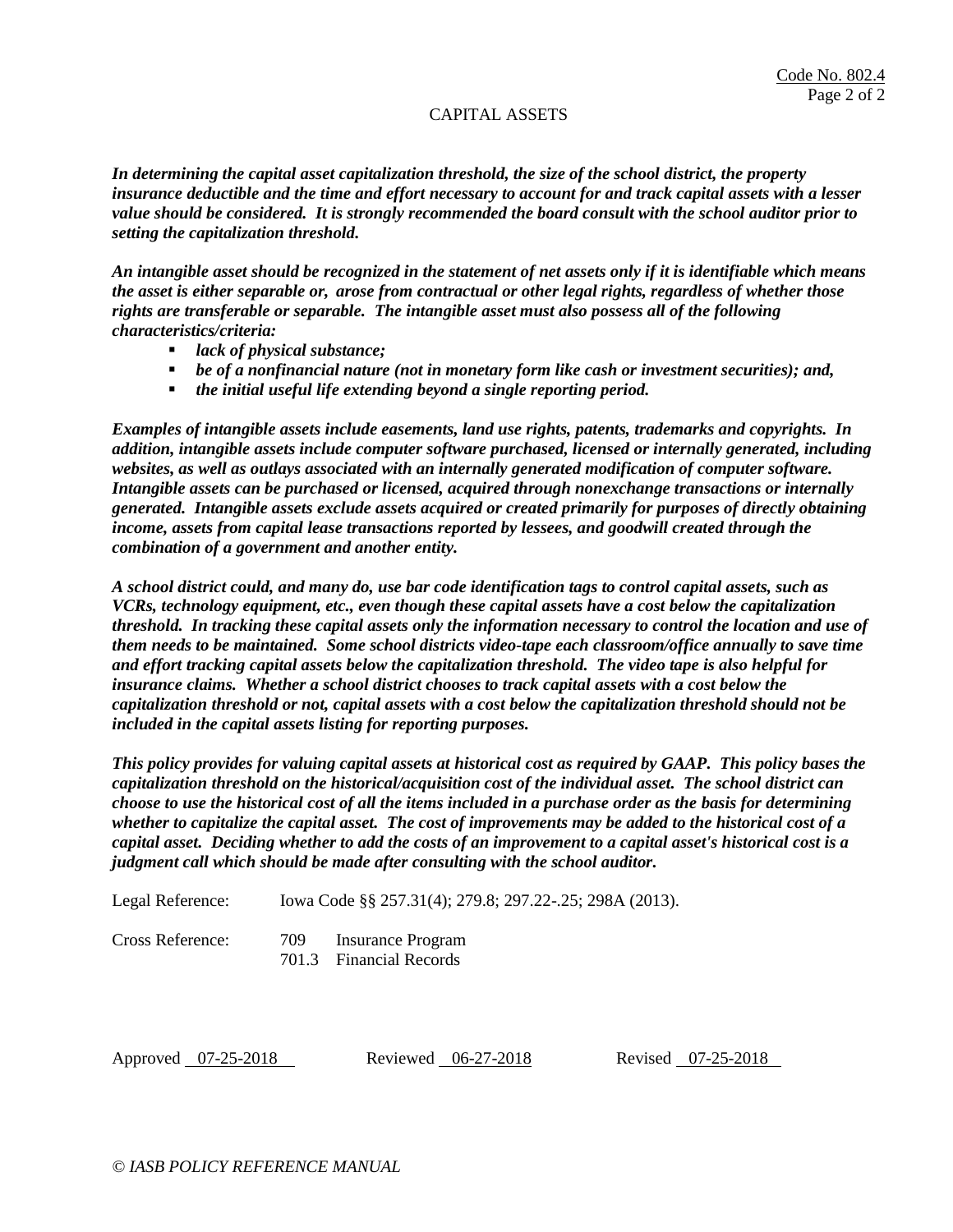A. Capital Assets Management System

The superintendent, and/or other designated staff, shall:

- 1) Conduct the capital assets physical count;
- 2) Develop the capital assets listing;
- 3) Tag capital assets included in the capital assets management system with a bar code identification number;
- 4) Make a recommendation of a computer software program for managing the capital assets management system;
- 5) Enter the necessary data into the capital assets management system and compile the appropriate reports;
- 6) Develop forms and procedures for maintaining the integrity of the capital assets management system; and,
- 7) Maintain responsibility for an accurate capital assets management system.
- B. Determining historical cost
	- 1. The historical cost of a capital asset is based on the actual costs expended in making the capital assets serviceable.
	- 2. Gifts of capital assets are valued at the estimated fair market value at the addition/acquisition date.
	- 3. Capital assets purchased under a capital lease are valued at historical cost of their net present value of the minimum lease payments on the addition/acquisition date.
	- 4. The historical cost of capital assets must include capitalized interest.
- C. Annual capital assets listing reconciliation
	- 1. The superintendent, and/or other designated staff, in conjunction with the capital assets management team, will conduct an annual capital assets physical count to develop the annual capital assets listing in a manner similar to the initial capital assets listing process in B above. At least every three years, someone other than the person in custody of the capital assets in the building/department/room will perform the capital assets physical count for the building/department/room.
	- 2. Upon completion of the annual capital assets listing, the capital assets listing is reconciled to the capital assets management system data base.
	- 3. Capital assets found to have been excluded from the data base are added to the capital assets management system. The capital assets management system process should be reviewed to prevent future incidents of excluding a capital asset.
	- 4. Capital assets unaccounted for are reported to the superintendent who contacts the supervisor of and the individual in charge/control/custody of the capital asset. The individual in charge/control/custody of the capital asset has thirty days to account for the capital asset.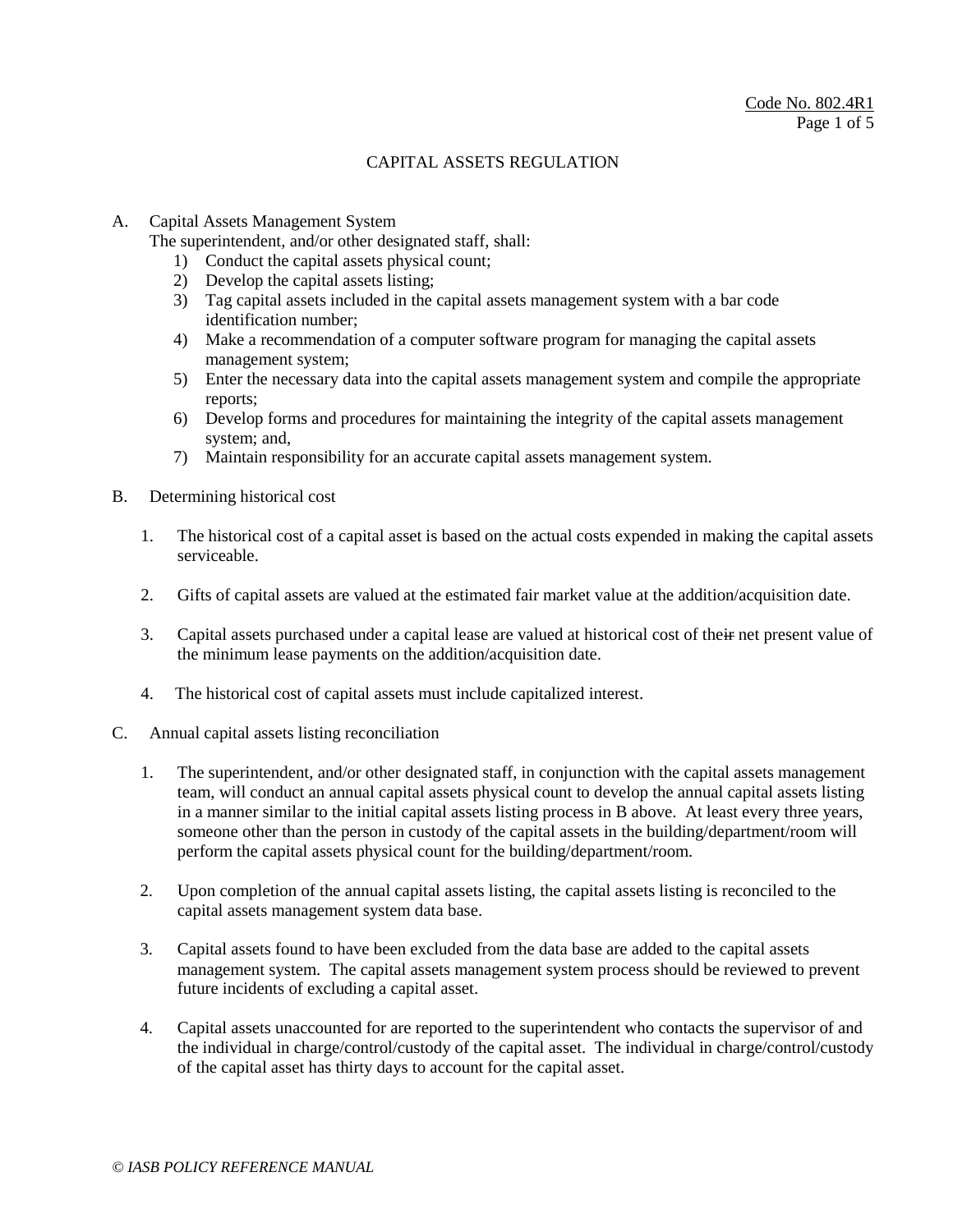- 5. Capital assets unaccounted for after thirty days are reported to the superintendent for appropriate action and documentation. "Appropriate action" may include discipline, up to and including discharge, and may require the employee/person in charge/control/custody of the capital asset to replace the asset.
- 6. The superintendent is responsible for documenting the reasons each asset was not reconciled to the capital assets management system.
- D. Addition/acquisition of capital assets.
	- 1. The school district's purchasing policy and administrative regulations must be followed when acquiring capital assets. The school district's policy and administrative regulations must be followed for receiving a gift of capital assets.
	- 2. The capital assets addition/acquisition documentation must be completed for each additional capital assets with an addition/acquisition cost of equal to or greater than (*\$ capitalization threshold*). The following information should be collected, if applicable:
		- a. Name of location-building/department/room;
		- b. Location-building/department/room code;
		- c. Balance sheet accounting/class code;
		- d. Government or BTA program;
		- e. Addition/acquisition date;
		- f. Check/purchase order number or gift;
		- g. Bar code identification number assigned to and placed on the capital asset;
		- h. Serial/model number;
		- i. Cost-historical;
		- j. Fair market value on acquisition date (donated assets only);
		- k. Estimated useful life;
		- l. Vendor;
		- m. Purchasing fund and function;
		- n. Description of capital asset;
		- o. Department/person charged with custody,
		- p. Method of addition/acquisition-purchase, trade, gift etc.,
		- q. Quantity;
		- r. Replacement cost;
		- s. Addition/acquisition authorization; and,
		- t. Function for depreciation.
	- 3. Capital assets acquired in a month must be entered into the capital assets management system in the same month.
	- 4. The actual costs of construction in progress, other than infrastructure, is entered into the capital assets management system in the month in which costs are incurred until the total cost of addition/acquisition is entered. Upon completion of construction, the total costs accumulated over the period of construction are reclassified to buildings.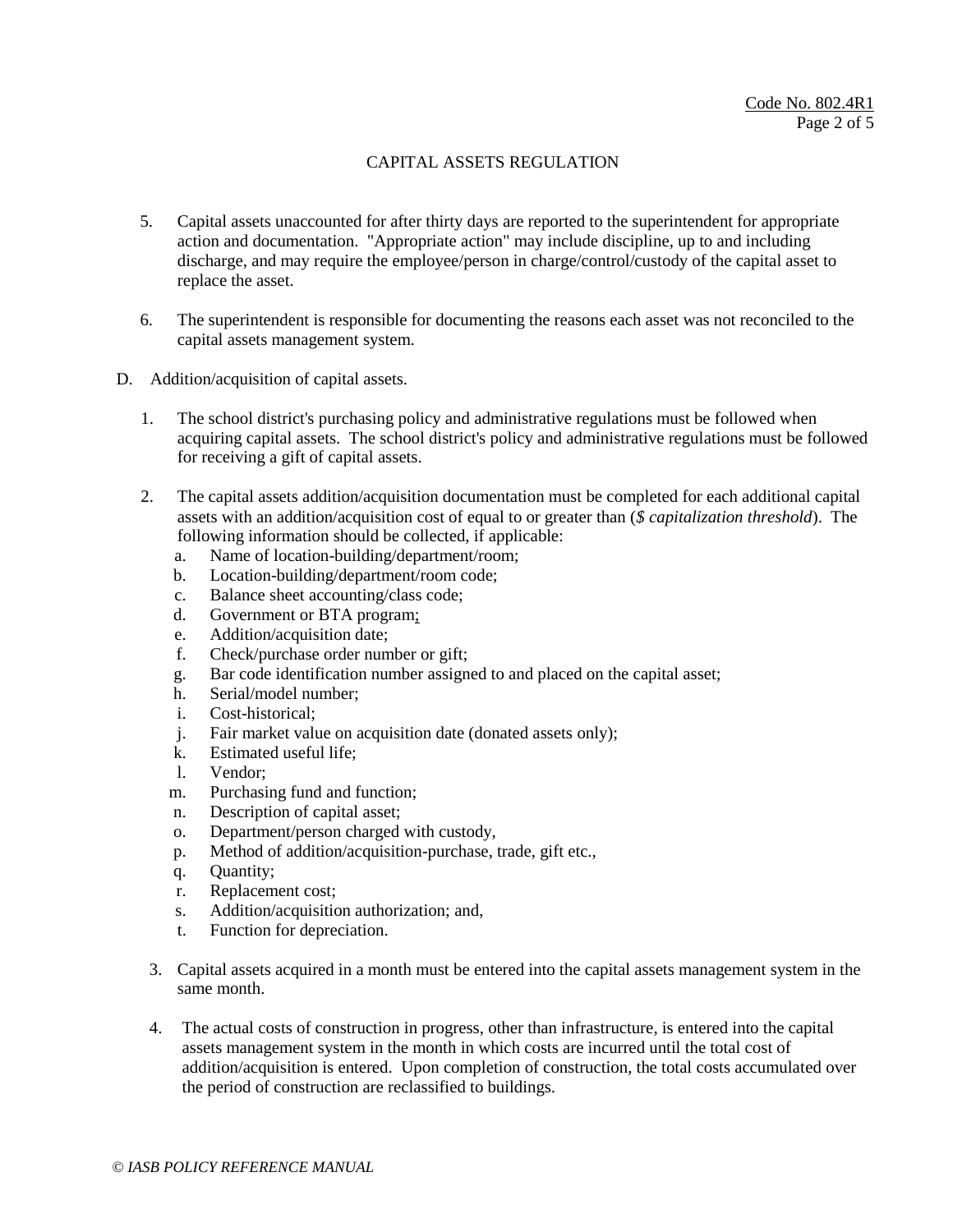- 5. Capital assets acquired in a month must be entered into the capital assets management system in the same month.
- E. Relocation/transfer of machinery and equipment capital assets.
	- 1. A capital assets relocation/transfer documentation must be completed prior to removing machinery and equipment capital assets from their current location. The following information must be collected:
		- a. Relocation/transfer date;
		- b. Quantity;
		- c. Bar code identification number;
		- d. Current location-building/department/room code;
		- e. Name of current location-building/department/room;
		- f. New location-building/department/room code;
		- g. Name of new location-building/department/room;
		- h. Date placed at new location-building/department/room;
		- i. Department/person charged with custody; and
		- j. Relocation/transfer authorization.
	- 2. Capital assets relocated/transferred in a month must be entered into the capital assets management system in the same month.
- F. Disposal of capital assets
	- 1. A Capital Assets disposal documentation must be completed prior to disposing of real property. The following information must be collected:
		- a. Disposal date;
		- b. Quantity;
		- c. Bar code tag identification number;
		- d. Legal description,
		- e. Location/Address;
		- f. Purchaser;
		- g. Disposal methods for real property trade, sale, stolen, etc.; and,
		- h. Disposal authorization.
	- 2. Capital assets disposed of in a month must be entered into the capital assets management system in the same month.
	- 3. When assets are sold or disposed of, it is necessary to calculate and report a gain or loss in the statement of activities. The gain/loss is calculated by subtracting the net book value (historical cost less any accumulated amortization) from the net amount realized on the sale or disposal.
- G. Lost, damaged or stolen capital assets.
	- 1. A Lost, Damaged or Stolen Capital Assets Report must be completed when a capital asset has been lost, damaged or stolen. The following information must be collected: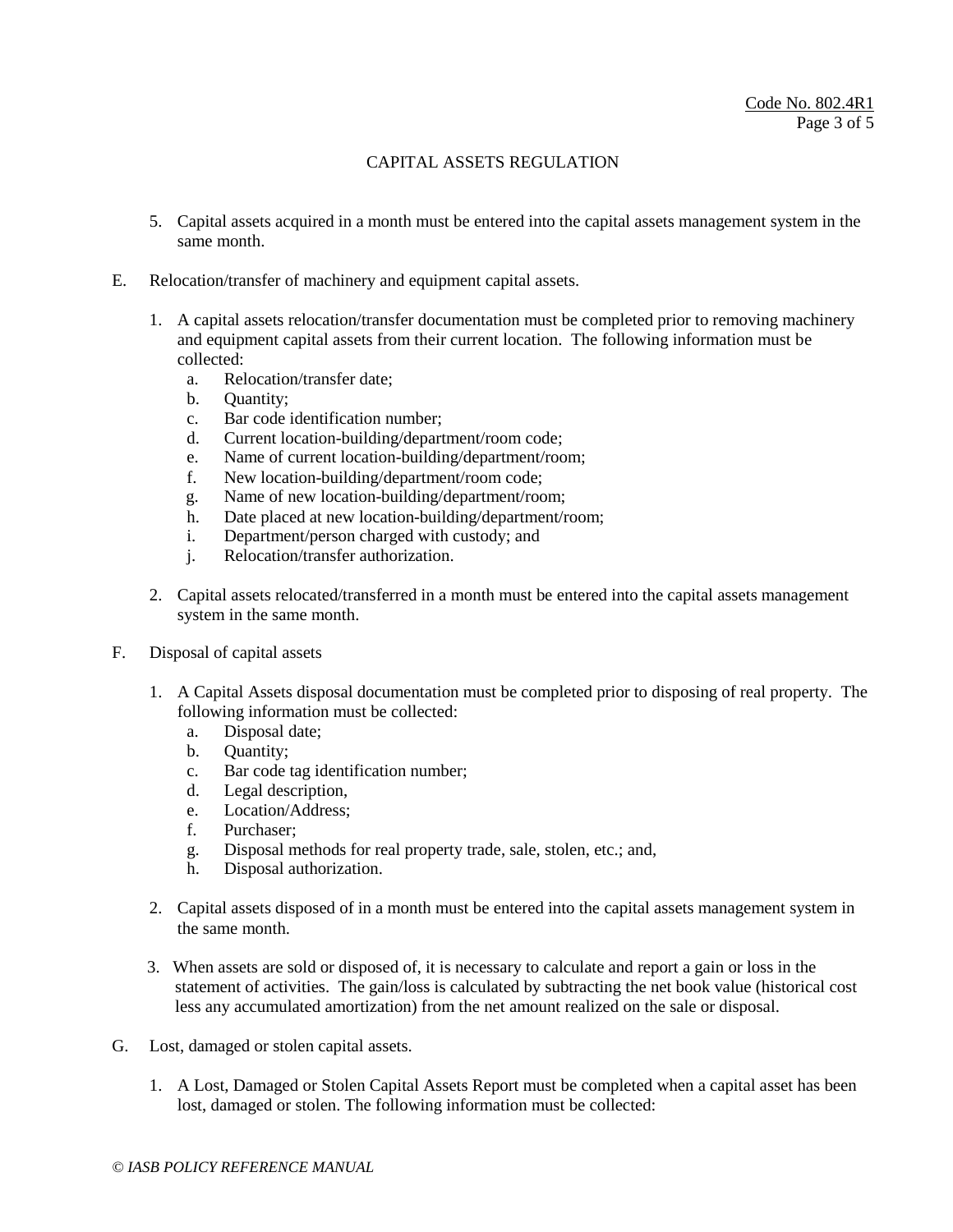- a. Date of loss, damage or theft;
- b. Employee/person discovering;
- c. Quantity;
- d. Description of capital asset;
- e. Bar code tag identification number;
- f. Location-building/department/room;
- g. Description of loss, damage, etc.;
- h. Filing of police report-yes or no;
- i. Filing of insurance report-yes or no;
- j. Sent for repair-yes or no;
- k. Date returned from repair;
- l. Date returned to location-building/department/room;
- m. Department/person charged with custody; and,
- n. Authorization.
- 2. Capital assets damaged, lost or stolen in a month must be entered into the capital assets management system in the same month.
- H. Capital assets reports
	- 1. Annual reports for June 30 each year.
		- a. Capital assets listing including the following items:
			- 1) Balance sheet accounting/class code;
			- 2) Purchasing fund, function and depreciation function;
			- 3) Bar code tag identification number;
			- 4) Description of the capital asset;
			- 5) Historical cost or other;
			- 6) Location;
			- 7) Current year depreciation/expense; and,
			- 8) Accumulated depreciation/amortization.
		- b. Capital assets listing by location/building;
		- c. Capital assets listing by department/employee/person charged with custody; and,
		- d. Capital assets listing by replacement cost.

*NOTE: This sample administrative regulation provides a sample capital asset management system. It is important the administrative regulations adopted by a school district reflect is its actual practice. The school district may choose to employ a service provider to conduct the annual capital assets physical count, annual capital assets listing and to implement a capital assets management system for capital assets required to be capitalized under board policy. Should the board employ a service provider, it is important to have the school attorney review the request for proposals and to draft the service provider contract.*

*This sample administrative regulation provides for valuing capital assets at historical cost as required by GAAP. This administrative regulation also requires the school district to maintain the replacement value of capital assets. Should the school district decide not to maintain replacement values for its capital assets, the requirement should be deleted from the administrative regulation.*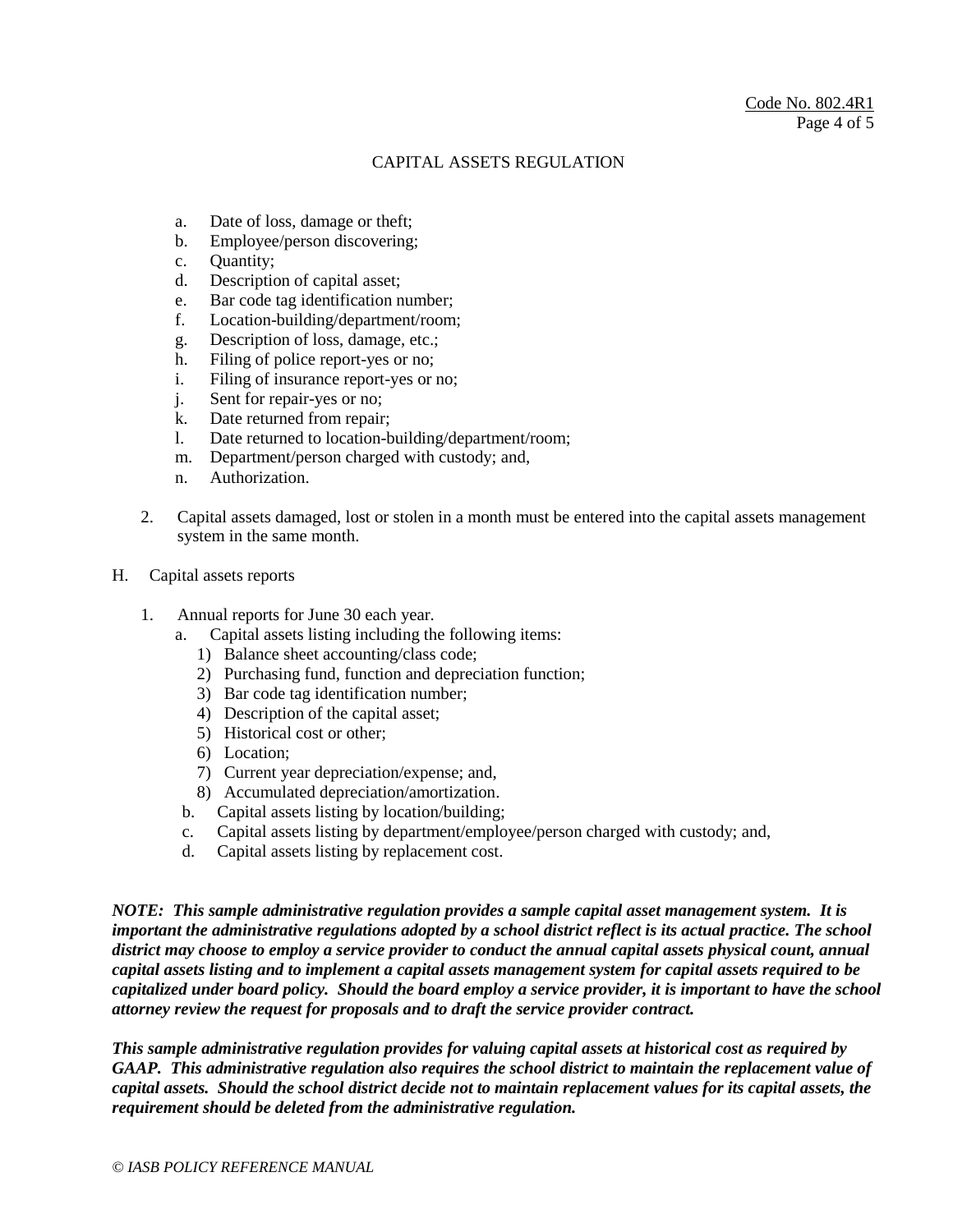*Some school districts in completing their initial capital assets listing consider a room a unit. For example, 25 student desks, one teacher's desk, one teacher's chair, wastebasket, two storage/file cabinets and so forth could be considered a room unit with a value of \$35,000. The unit is included as one item on the capital assets listing.*

*This may be a difficult element of a capital assets management system. Capital assets have a tendency to be moved around and the employees moving them generally do not remember to complete the paperwork or even to inform the superintendent. A quality annual reconciliation process must be done to ensure a valid capital assets listing. Some school districts require a designated person at each building to complete the paperwork upon the disposal of a capital asset. School districts with a local area network can save paperwork by allowing each building to enter the information regarding disposal of capital assets as long as the appropriate checks and balances exist to verify the information.* 

*The school auditor may, at a minimum, require a capital assets listing with the historical or other cost basis and balance sheet accounting/class code for each capital asset in the capital assets listing. It is important for the school district to consult with the district's auditor prior to determining the school district's requirements for this annual report. The other items listed above are optional unless recommended by the school auditor to meet the school district's needs.*

*The capital assets listing total dollar amount must equal the amount entered on the school district's Certified Annual Report (CAR). This amount is calculated as follows:*

*Capital assets listing prior year by balance sheet accounting/class code*

- *+ Additions/Acquisitions by balance sheet accounting/class code*
- *- Disposal by balance sheet accounting/class code*
- *= Capital assets listing current year by balance sheet accounting/class code*

*The last three reports may be used by school districts for many different purposes. For example, the "capital assets listing by location/building" and "capital assets listing by department/employee/person charged with custody" are used by school districts for the annual capital assets listing reconciliation to compare the actual capital assets in a building or department/room with the information in the capital assets management system.*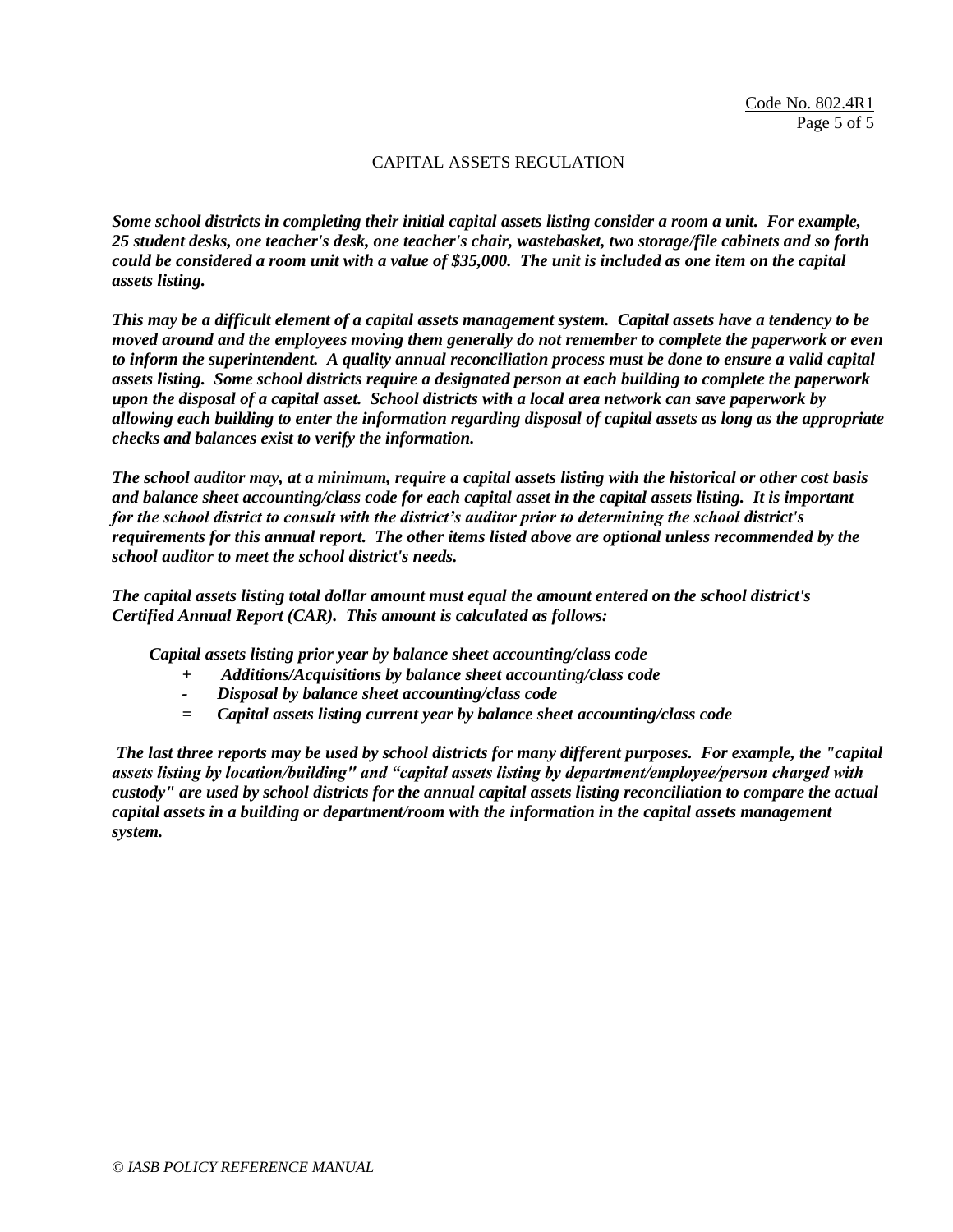## CAPITAL ASSETS MANAGEMENT SYSTEM DEFINITIONS

**Back trending/standard costing** - an estimate of the historical original cost using a known average installed cost for like units as of the estimated addition/ acquisition date. This cost is only applied to the capital assets initially counted upon implementation of the capital assets management system when the historical original cost cannot be determined. It is inappropriate to apply the back trending/standard costing method to any capital assets acquired after the assets management system implementation date.

**Balance sheet accounting/class codes** - the codes set out for assets in the Iowa Department of Education Uniform Accounting Manual. They are: 200-capital assets; 211- land and land improvements; 221-site improvements; 222-accumulated depreciation on site improvements; 231-buildings and building improvements; 232-accumulated depreciation on buildings and building improvements; 241-machinery and equipment; 242-accumulated depreciation on machinery and equipment, 251-works of art and historical treasures; 252-accumulated depreciation on works of art and historical treasures, 261-infrastructure, 262 accumulated depreciation on infrastructure, and 271-construction in progress.

**Book value** - the value of capital assets on the records of the school district, which can be the cost or, the cost less the appropriate allowances, such as depreciation.

**Buildings and building improvements** - a capital assets account reflecting the addition/acquisition cost of permanent structures owned or held by a government and the improvements thereon.

**Business-type activities –** one of two classes of activities reported in the government-wide financial statements. Business-type activities are financed in the whole or in part by fees charged to external parties for goods or services. These activities are usually reported in enterprise funds.

**Capital expenditures/expenses** - expenditures/expenses resulting in the addition/acquisition of or addition/acquisition to the school district's capital assets.

**Capital assets** - Capital assets with a value of equal to or greater than *(\$ capitalization threshold)* based on the historical cost include: long-lived assets obtained or controlled as a result of past transactions, events or circumstances. Capital assets include buildings, construction in progress, improvements other than facilities, land, machinery and equipment, and intangible assets.

**Capitalization policy** - the criteria used by the school district to determine which capital assets will be reported as capital assets on the school district's financial statements and records

**Capitalization threshold** - The dollar value at which a government elects to capitalize tangible or intangible assets that are used in operations and that have initial useful lives extending beyond a single reporting period.

**Capitalized interest** - interest accrued and reported as part of the cost of the capital assets during the construction phase of a capital project. The construction phase extends from the initiation of pre-construction activities until the time the asset is placed in service.

**Construction in progress** - buildings in the process of being constructed other than infrastructure.

**Cost** - the amount of money or other consideration exchanged for goods or services.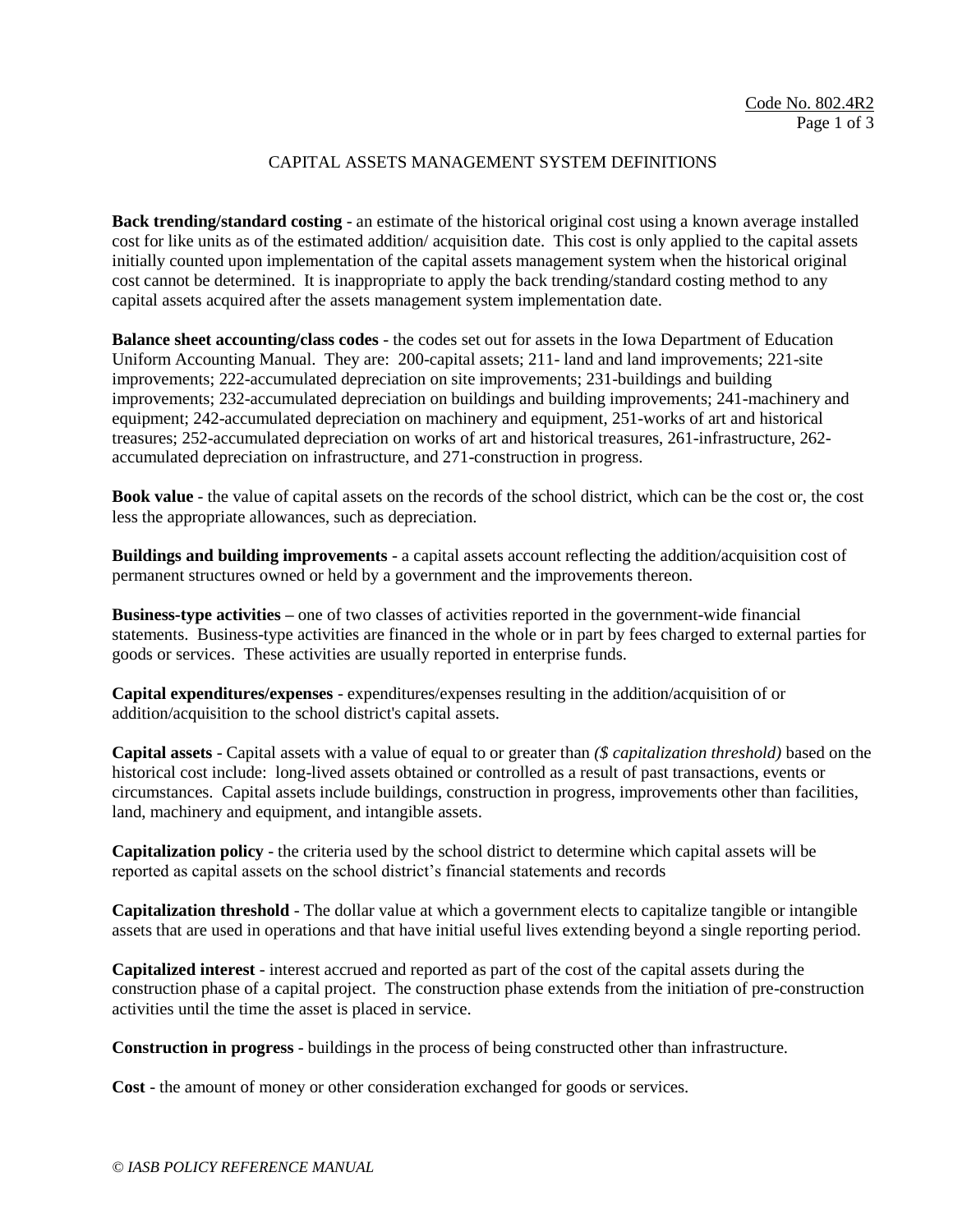## CAPITAL ASSETS DEFINITIONS

**Depreciation/Amortization** - expiration in the service life of capital assets, other than wasting assets, attributable to wear and tear, deterioration, action of the physical elements, inadequacy and obsolescence. In accounting for depreciation/amortization, the cost of a capital asset, less any salvage value, is prorated over the estimated service life of such an asset, and each period is charged with a portion of such cost.

**Fixtures** - attachments to buildings that are not intended to be removed and cannot be removed without damage to the buildings. Those fixtures with a useful life presumed to be as long as that of the building itself are considered a part of the building. Other fixtures are classified as machinery and equipment.

**General capital assets** - capital assets that are not capital assets of any fund, but of the governmental unit as a whole. Most often these capital assets arise from the expenditure of the financial resources of governmental funds.

**General capital assets account group (GFAAG**) - a self-balancing group of accounts established to account for capital assets of the school district, not accounted for through specific proprietary funds.

**Government activities** – activities generally financed through taxes, intergovernmental revenues, and other non-exchange revenues. These activities are usually reported in governmental funds and internal service funds.

**Government-wide financial statements** – Financial statements that incorporate all of a government's governmental and business-type activities, as well as its nonfiduciary component units. There are two basic government-wide financial statements the statement of net assets and the statement of activities. Both basic government-wide financial statements are presented using the economic resources measurement focus and the accrual basis of accounting.

**Historical (acquisition) cost** - the actual costs expended to place a capital asset into service. For land and buildings, costs such as legal fees, recording fees, surveying fees, architect fees and similar fees are included in the historical cost. For machinery and equipment, costs such as freight and installation fees and similar fees are included in the historical cost.

**Improvements** – In addition made to, or change made in, a capital asset, other than maintenance, to prolong its life or to increase the efficiency or capacity. The cost of the addition or change is added to the book value of the asset.

**Improvements other than buildings** - attachments or annexation to land that are intended to remain so attached or annexed, such as sidewalks, trees, drives, tunnels, drains and sewers. Sidewalks, curbing, sewers and highways are sometimes referred to as "betterments," but the term "improvements" is preferred.

**Infrastructure –** long-lived capital assets that normally are stationary in nature and normally can be preserved for a significantly greater number of years than most capital assets. Examples of infrastructure assets include; roads, bridges, tunnels, drainage systems, tater and sewer systems, dams, and lighting systems.

**Investment in general capital assets** - an account in the GFAAG representing the school district's investment in general capital assets. The balance in this account generally is subdivided according to the source of the monies that finance the capital assets addition/acquisition, such as general fund revenues and special assessments.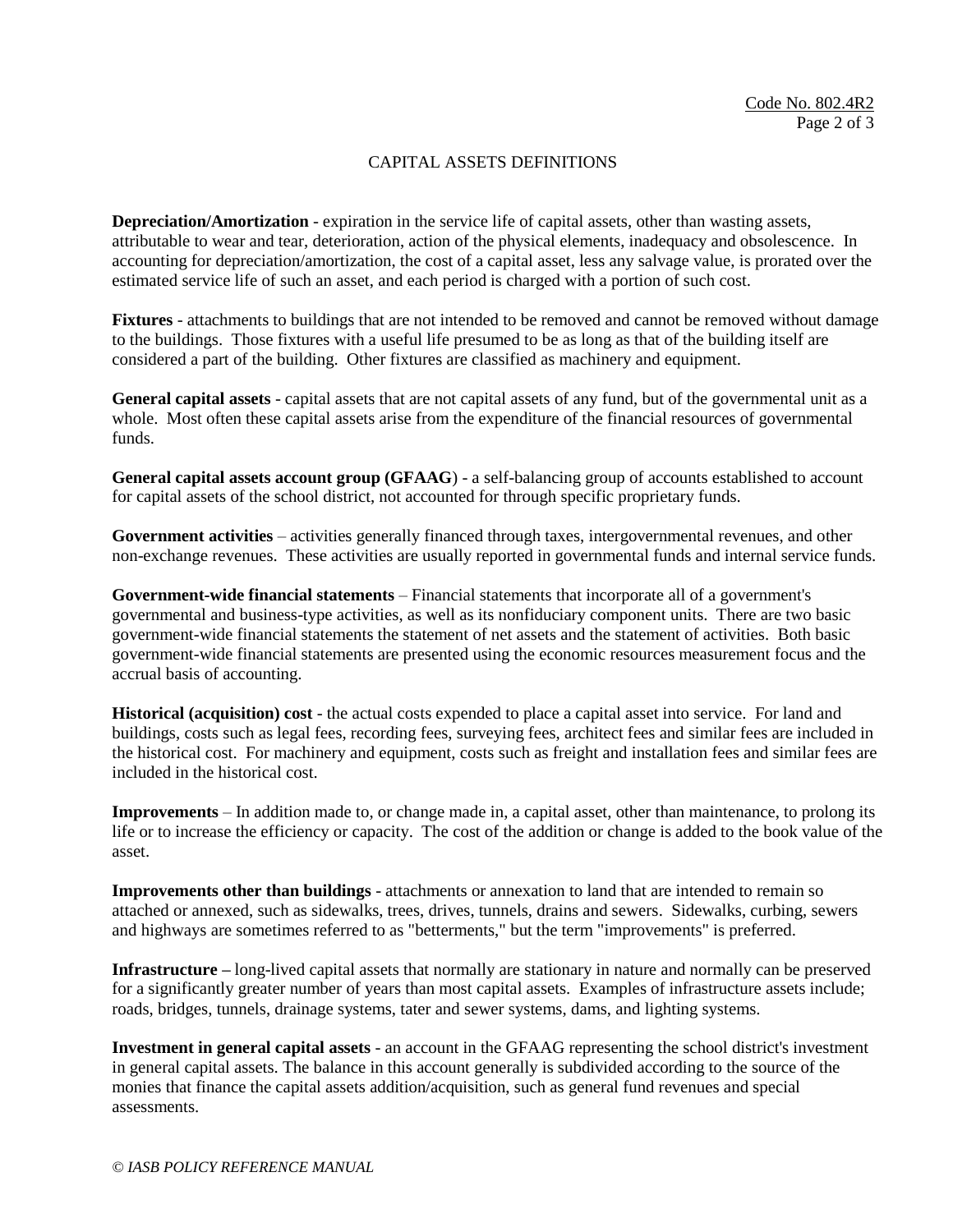### CAPITAL ASSETS DEFINITIONS

**Land and buildings** - real property owned by the school district.

**Machinery and equipment** - capital assets which maintain their identity when removed from their location and are not changed materially or consumed immediately (e.g., within one year) by use. Machinery and equipment are often divided into specific categories such as: transportation machinery and equipment which includes school buses and school district owned automobiles, trucks and vans; other motor machinery and equipment which includes lawn maintenance machinery and equipment, tractors, motorized carts, maintenance machinery and equipment, etc.; other machinery and equipment which includes furniture and machinery and equipment contained in the buildings whose original cost is equal to or greater than *(\$ capitalization threshold),* and capital assets under capital leases and capital assets being acquired under a lease/purchase agreement.

**Proprietary funds** – Funds that focus on the determination of operating income, changes in net assets (or cost recovery), financial position, and cash flows. There are two different types of proprietary funds: enterprise funds and internal service funds.

**Replacement cost** - the amount of cash or other consideration required today to obtain the same capital assets or its equivalent.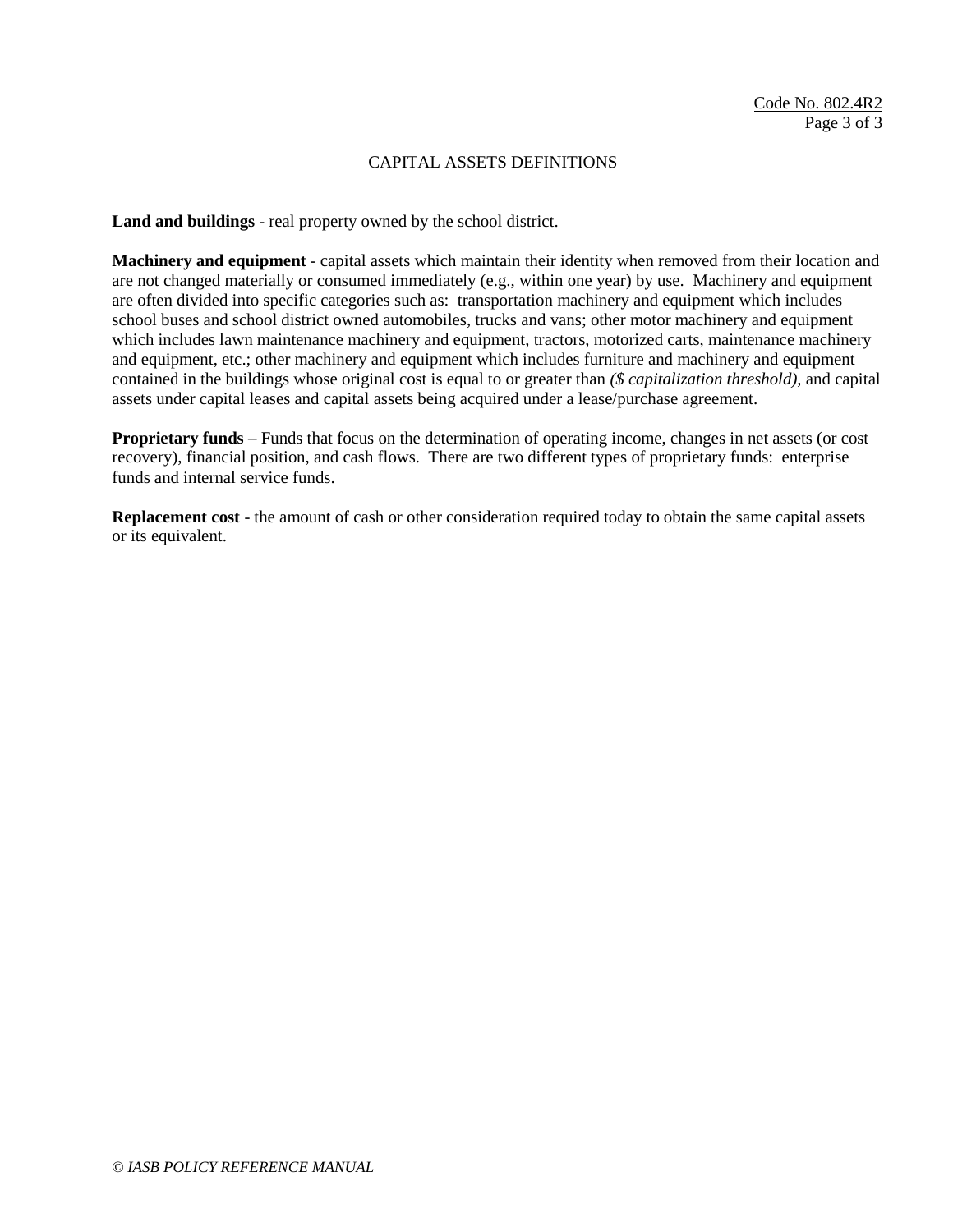# BUILDINGS & SITES ADAPTATION FOR PERSONS WITH DISABILITIES

The board recognizes the need for access to its buildings and sites by persons with disabilities. School district buildings and sites currently in use will be altered to be accessible to persons with disabilities unless the alteration would cause an undue hardship for the school district. Renovated and new buildings and sites will be accessible to persons with disabilities.

It is the responsibility of the superintendent, upon board approval, to take the necessary action to ensure school district buildings and sites are accessible to persons with disabilities.

*NOTE: This policy reflects disability law as it relates to physical facilities. School districts are required to have a physical facilities transition plan that outlines when physical facilities will become accessible to persons with disabilities.*

Legal Reference:29 U.S.C. §§ 621-634 (2012). 42 U.S.C. §§ 12101 *et seq.* (2012). Iowa Code chs. 104A; 216 (2013).

Cross Reference:102 Equal Educational Opportunity 603.3Special Education

Approved 10-22-2012 Reviewed 06-27-2018 Revised 10-22-2012

*© IASB POLICY REFERENCE MANUAL*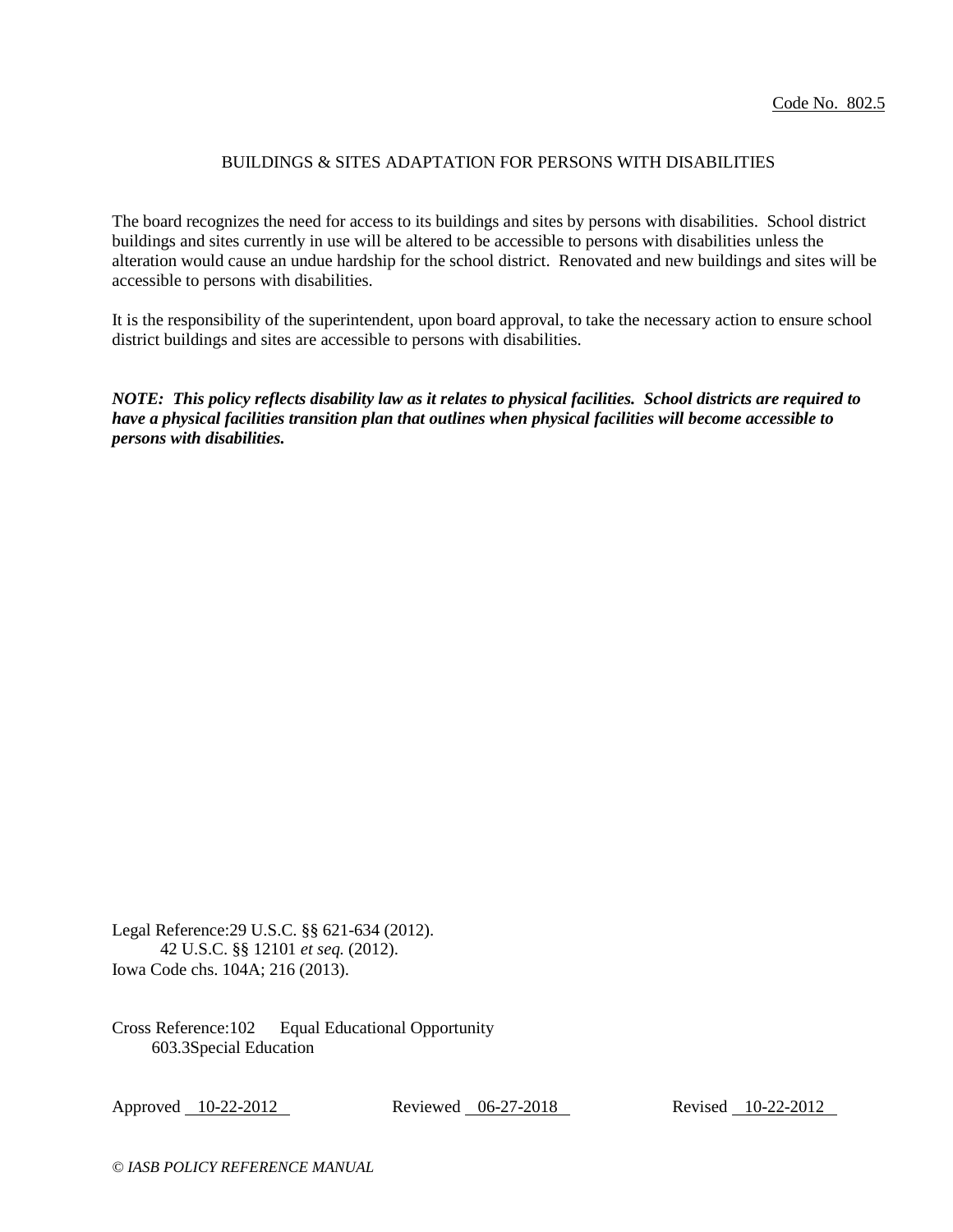### VANDALISM

The board believes everyone should treat school district buildings and sites and property with respect for the benefit of the education program. Users of school district property will treat it with care. Employees discovering vandalism should report it to the building principal as soon as possible.

Persons suspected, found or proven to have destroyed or otherwise harmed school district property may be subject to discipline by the school district, if the person is under the jurisdiction of the school district, and may be reported to local law enforcement officials. Persons who are not under the jurisdiction of the school district and who are suspected, found or proven to have destroyed or otherwise harmed school district property will be reported to the local law enforcement authorities.

Legal Reference: Iowa Code § 279.8 (2013).

Cross Reference: 502 Students Rights and Responsibilities 903.4 Public Conduct on School Premises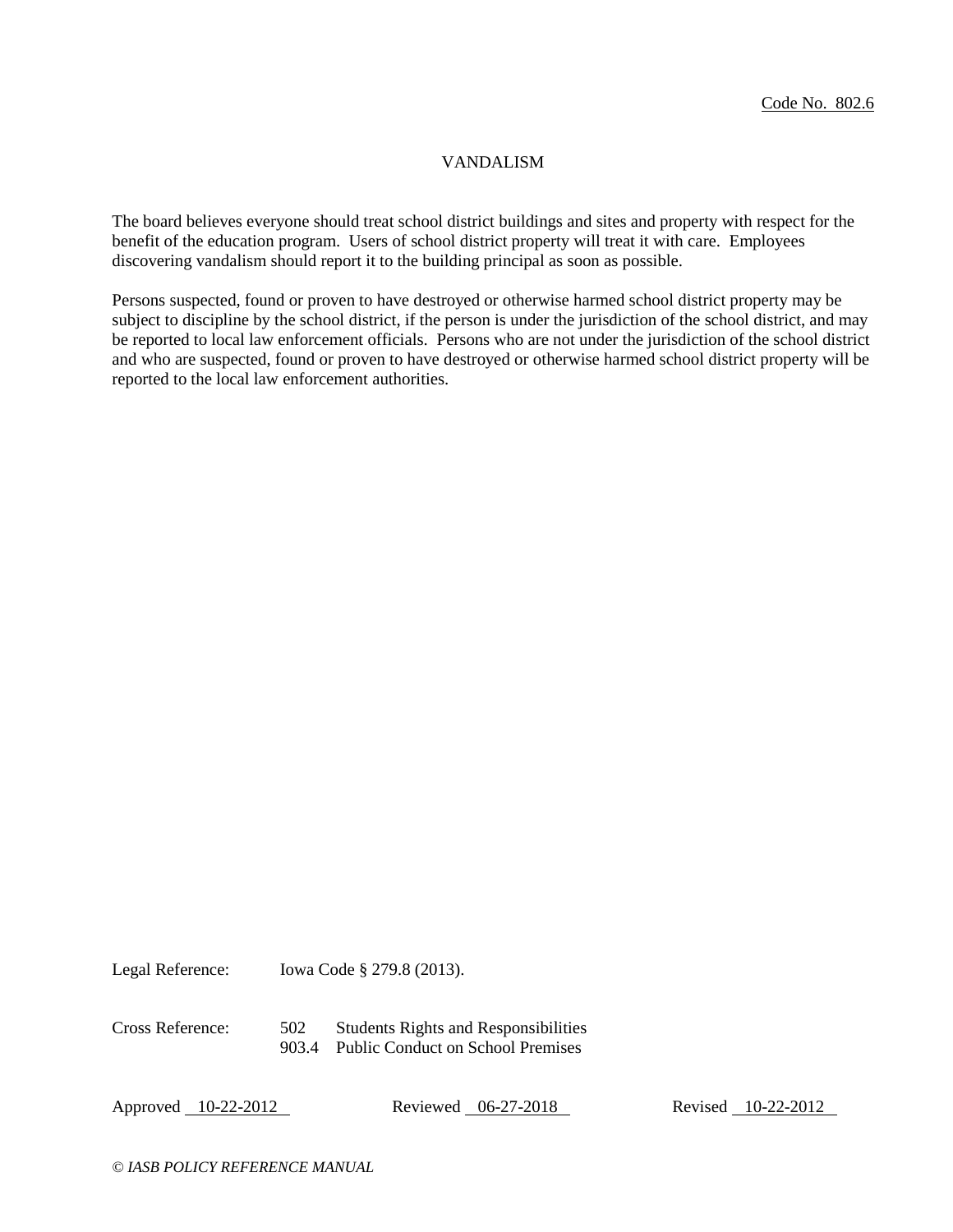## ENERGY CONSERVATION

In concert with the board's goal to utilize public funds in an effective and efficient manner, employees and students will practice energy conservation methods when utilizing the school district's buildings and sites. These methods include, but are not limited to, turning off lights and equipment when not in use, reducing the temperature of the facility, particularly when it is not in use, and keeping windows and doors properly closed or open, depending upon the weather.

It is the responsibility of the superintendent to develop energy conservation guidelines for employees and students. Employees and students will abide by these guidelines.

Legal Reference:Iowa Code §§ 279.44; 473.19-.20 (2013).

Cross Reference:700 Purpose of Noninstructional and Business Services

Approved 10-22-2012 Reviewed 06-27-2018 Revised 10-22-2012

*© IASB POLICY REFERENCE MANUAL*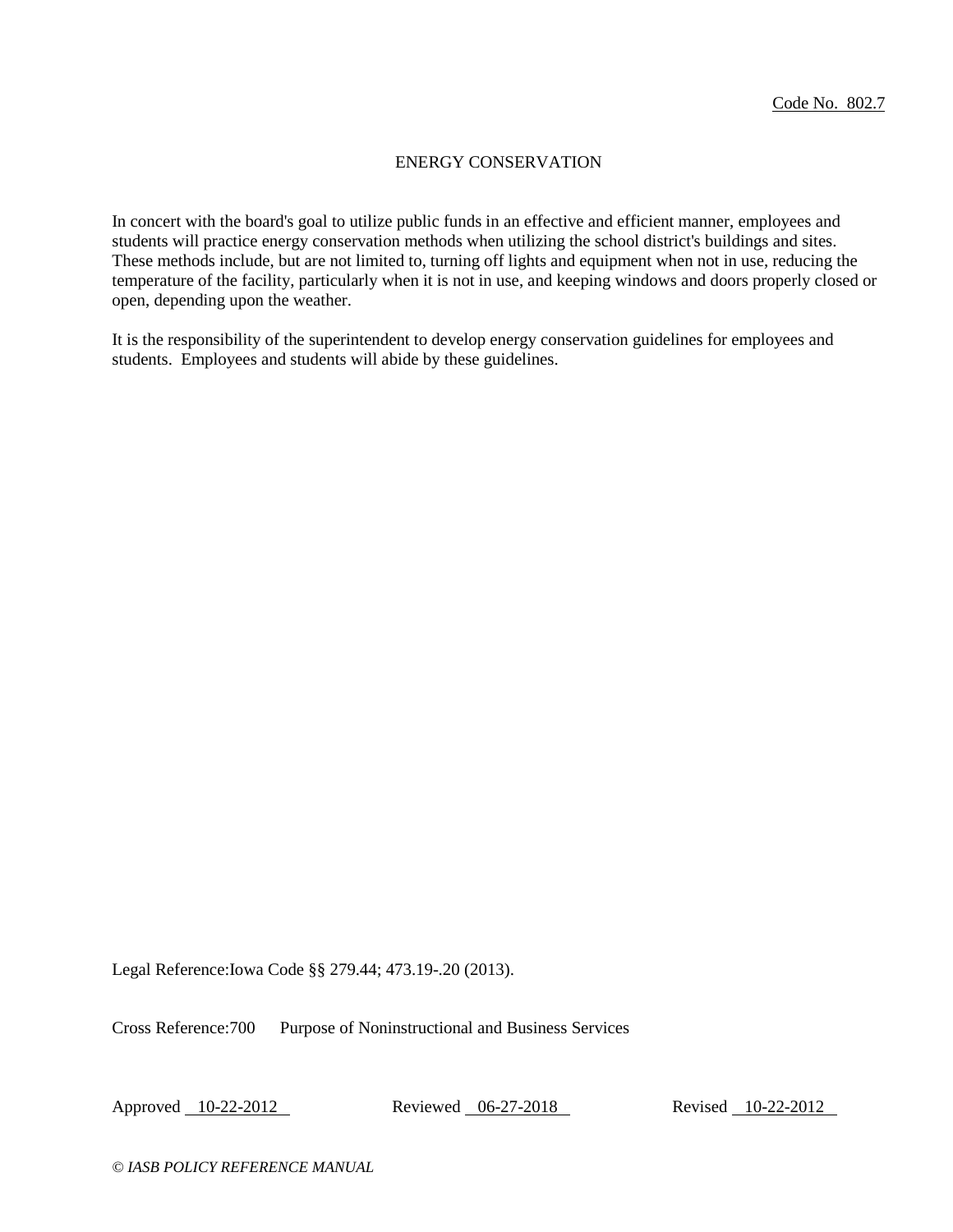## Code No. 803 – SELLING AND LEASING

# Code No. 803.1 – DISPOSITION OF OBSOLETE EQUIPMENT

Code No. 803.1

## DISPOSITION OF OBSOLETE EQUIPMENT

School property, such as equipment, furnishings, or supplies (hereinafter equipment), will be disposed of when it is determined to be of no further use to the school district. It is the objective of the school district in disposing of the equipment to achieve the best available price or most economical disposal.

Obsolete equipment or property other than real property having a value of no more than \$25,000 may be sold or disposed of in a manner determined by the board by closed bids. However, the sale or disposition of equipment, furnishings or supplies disposed of in this manner will be published in a newspaper of general circulation.

A public hearing will be held regarding the disposal of the equipment with a value of \$5,000 or more prior to the board's final decision. The board will adopt a resolution announcing the proposed sale or disposition and will publish notice of the time and place of the public hearing and the description of the property will be in the resolution. Notice of the public hearing will be published at least once, but not less than 10 days and not more than 20 days, prior to the hearing date unless otherwise required by law. Upon completion of the public hearing, the board may dispose of the equipment.

It is the responsibility of the superintendent to make a recommendation to the board regarding the method for disposing of equipment of no further use to the school district.

*NOTE: The language in the second and third paragraphs reflect Iowa law regarding the sale of personal property. Boards should add their procedures for disposition of personal property valued at less than \$25,000 in the second paragraph.*

Legal Reference: Iowa Code §§ 24.9; 297.22-.25.

Cross Reference: 704 Revenue 705.1 Purchasing - Bidding 803 Selling and Leasing

Approved 08/18/2021 Reviewed 08/18/2021 Revised 08/18/2021

*© IASB POLICY REFERENCE MANUAL*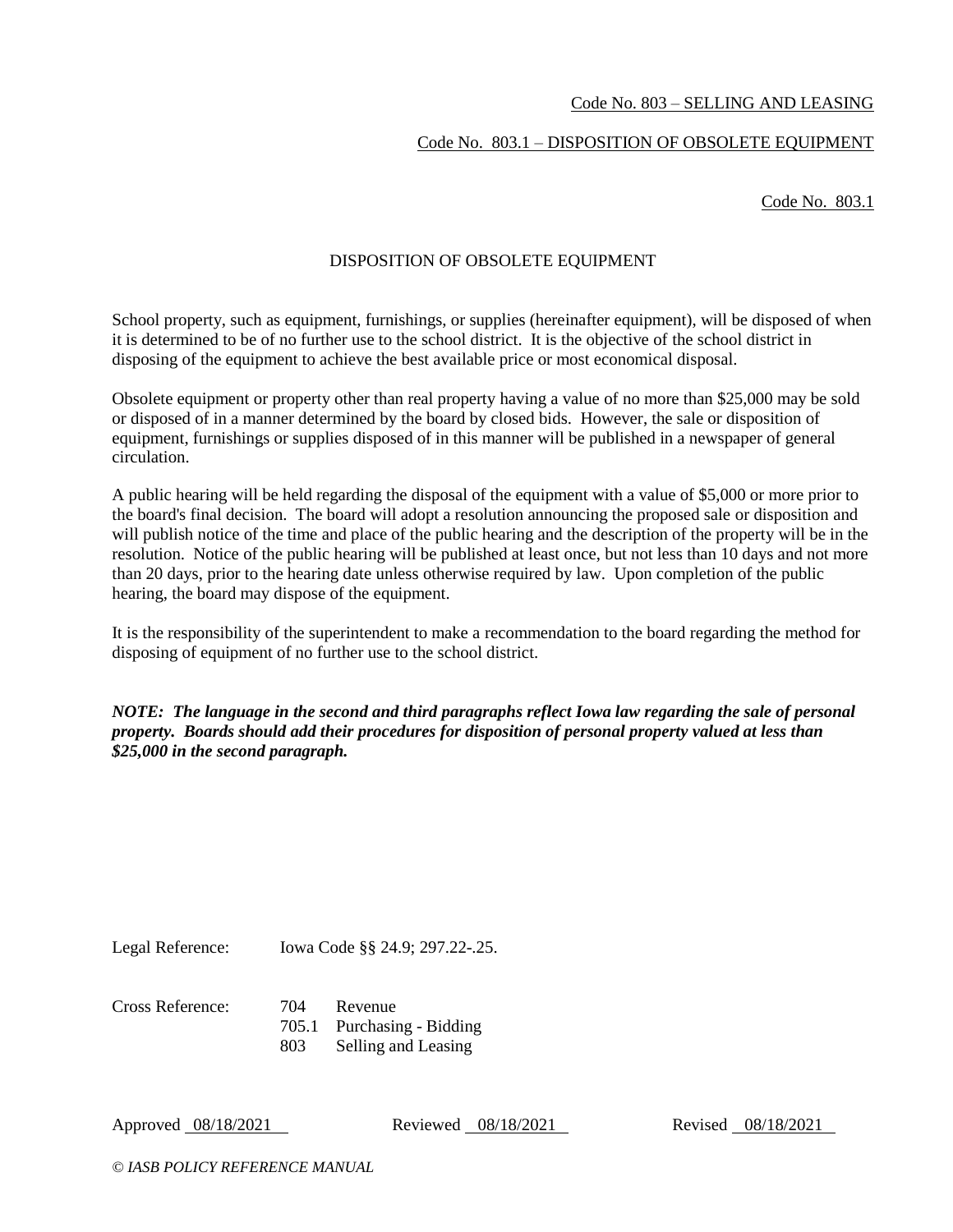## LEASE, SALE OR DISPOSAL OF SCHOOL DISTRICT BUILDINGS & SITES

Decisions regarding the lease, sale, or disposal of school district real property are made by the board. In making its decision the board will consider the needs of the education program and the efficient use of public funds.

Prior to the board's final decision regarding real property, a public hearing will be held. The board will adopt a resolution announcing the proposed sale which will contain notice of the time and place of the public hearing and the description of the property or locally known address. Notice of the time and place of the public hearing will be published at least once, but not less than 10 days and not more than 20 days, prior to the hearing date. Upon completion of the public hearing, the board may dispose of the property.

If the real property contains less than two acres, is located outside of a city, is not adjacent to a city and was previously used as a schoolhouse site, the property may revert to the owner of the tract from whom the property was taken following the procedures set forth in IOWA CODE §§ 297.15-.25.

In the case of a sale or lease of school district real property not being used for the education program, unless otherwise exempted, advertisements for bids will be taken. If the bids received by the board are deemed inadequate, the board may decline to sell or lease the property and re-advertise.

In the case of the razing of a school district facility, in an amount in excess of the statutory minimum required by law, the board will advertise and take bids for the purpose of awarding the contract for the project.

The superintendent is responsible for coordinating the action necessary for the board to accomplish the lease, sale, or disposal of school district real property, including student-constructed buildings. It will also be the responsibility of the superintendent to make a recommendation to the board regarding the use of school district real property not being utilized for the education program.

# *NOTE: The language in the second and third paragraph reflect Iowa law regarding the sale of real property.*

Legal Reference: Iowa Code §§ 297.15-.25 (2013).

#### Cross Reference: 704 Revenue 705.1 Purchasing - Bidding 803 Selling and Leasing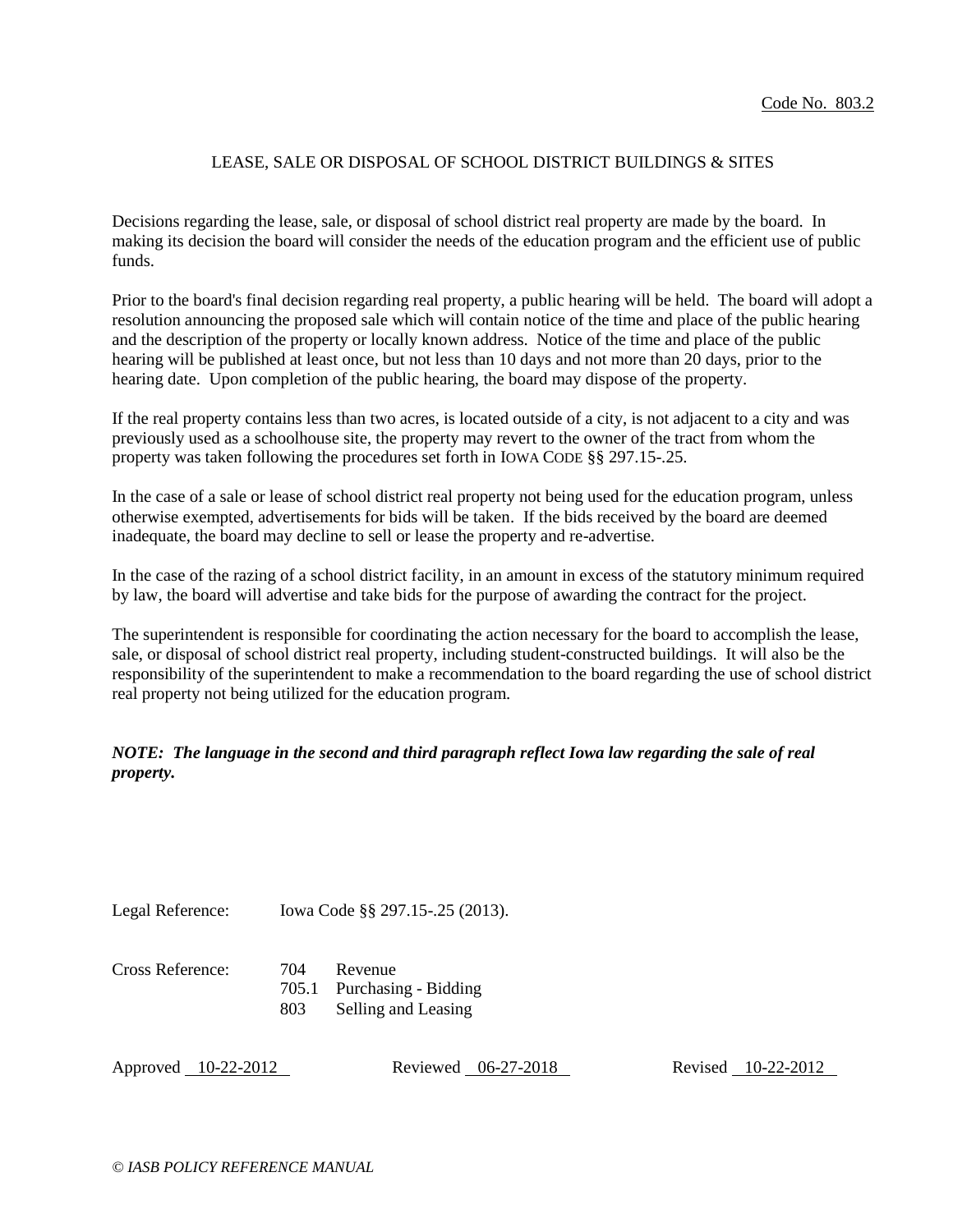## FACILITIES INSPECTIONS

A program for annual inspection, in addition to those conducted by authorized agencies, of the equipment, facilities, and grounds will be conducted as part of the maintenance schedule for school district buildings and sites. The results of this inspection will be reported to the board at its annual meeting. Further, the board may conduct its own inspection of the school district buildings and sites annually.

Legal Reference: Iowa Code § 279.8 (2013).

Cross Reference: 802 Maintenance, Operation and Management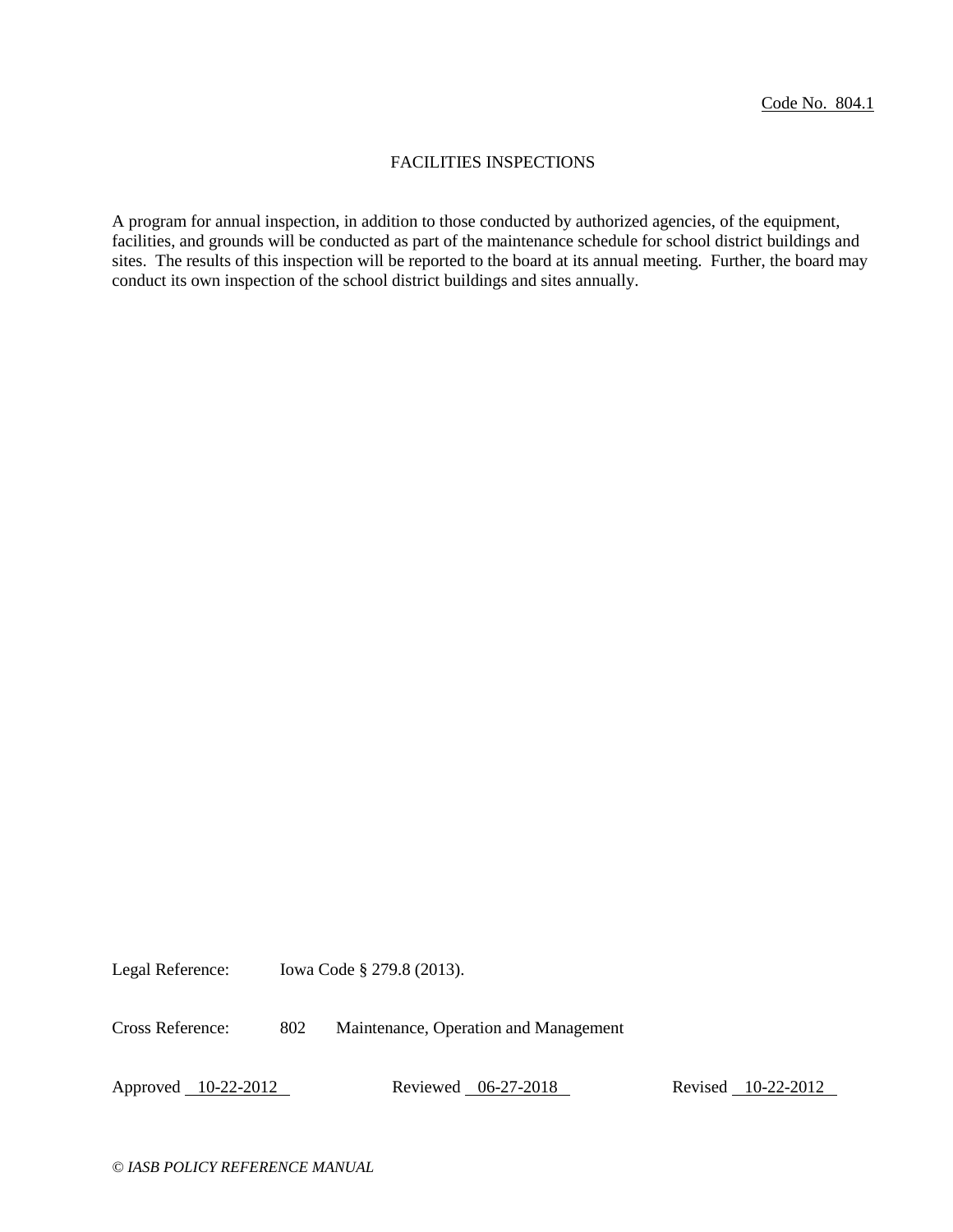## DISTRICT EMERGENCY OPERATIONS PLANS

The safety and security of the school community is paramount to the Tripoli Community School District. While there is no absolute guarantee of safety, it is the goal of the district to encourage and support a physically secure learning and working environment within its buildings. The district shall work in conjunction with community stakeholders including local emergency management coordinators and local law enforcement agencies to create emergency operations plans for all district buildings and school buildings where students are educated.

The superintendent shall be responsible for the development, review and implementation of the district emergency operations plan. The plan shall include procedures for transmitting alerts regarding emergency situations to school personnel, students, and employers for non-school employees whose presence is regularly required in the school building. The emergency operations plan shall be updated and reviewed annually by the Board and shall address responses to natural disasters, active shooter scenarios and other emergencies as determined by the district. The emergency operations plans are confidential and shall not be subject to disclosure under Iowa Code Chapter 22. However, the district shall publish procedures for students, school personnel, parents, and family members to report possible safety threats on school grounds and at school activities.

The administration shall hold annual emergency operations drills at each district building covered by an emergency operations plan in accordance with law. The district shall determine which school personnel shall participate and whether local law enforcement and students participate in annual drills.

*NOTE: This is not a mandatory policy, but all school districts are required to have emergency operations plans in place for their districts no later than June 30, 2019.*

Legal Reference: Iowa Code 280.30

Cross Reference: 800 Objectives of Building and Sites

Approved 11-19-2018 Reviewed 10-17-2018 Revised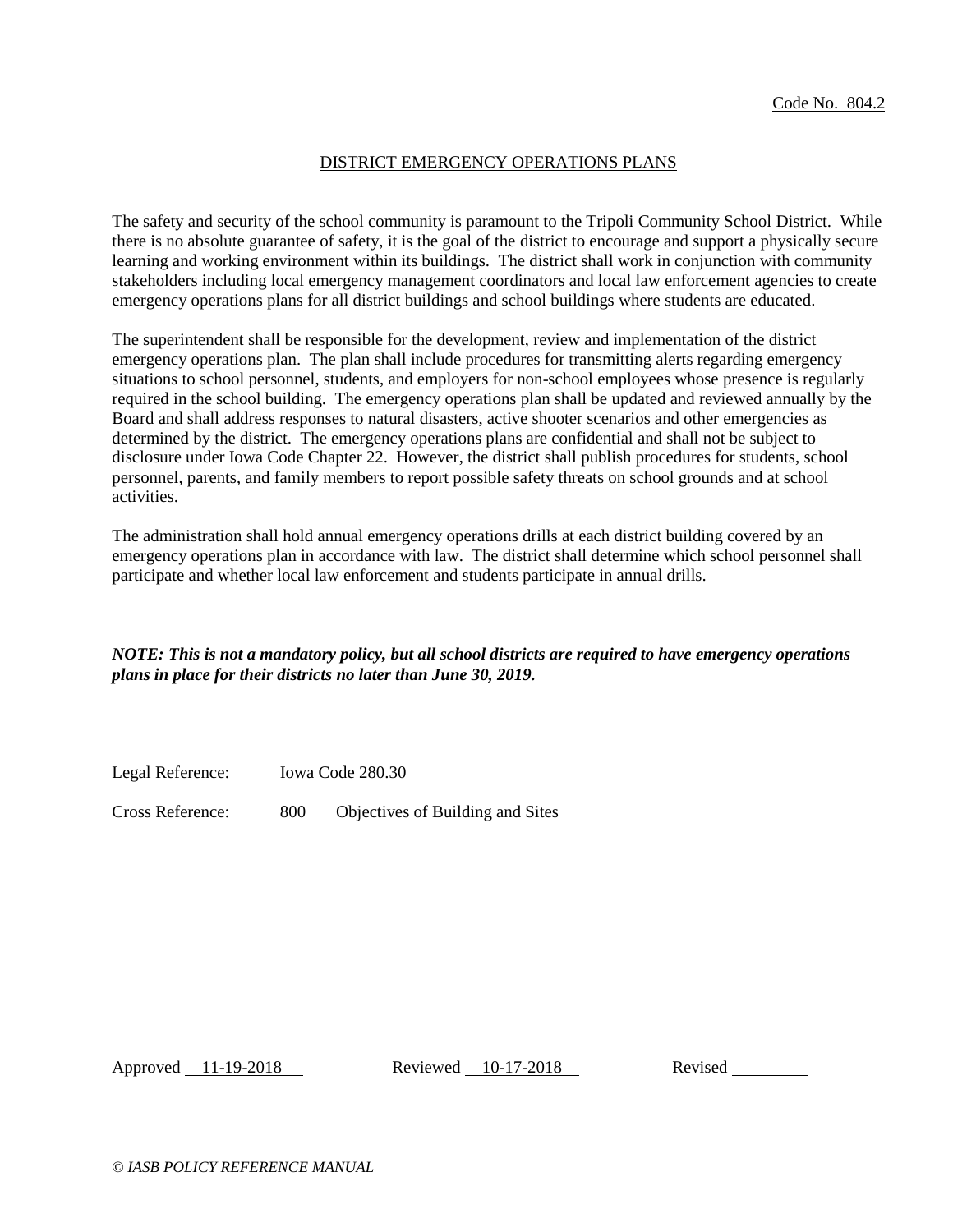## BOMB THREATS

As soon as a bomb threat is reported to the administration, the school district facility should be cleared immediately. A thorough search will be made by the appropriate school district or law enforcement officials. Employees and students will remain outside the school district facility until it is determined that danger no longer exists.

It is the responsibility of the superintendent to file a report or keep a report of each incident for the school district records.

Legal Reference: Iowa Code § 279.8 (2013).

Cross Reference: 804 Safety Program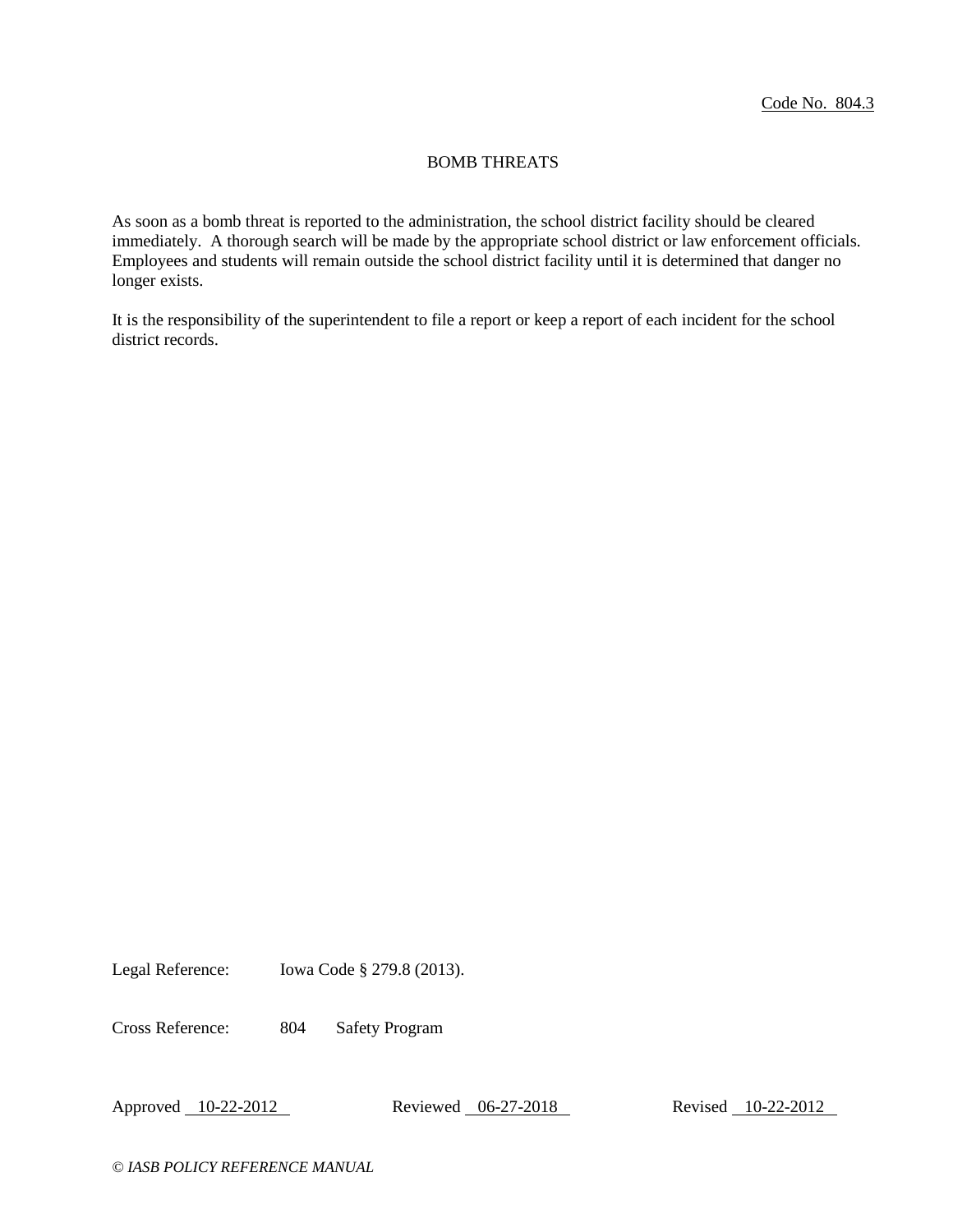## ASBESTOS CONTAINING MATERIAL

Friable and nonfriable asbestos containing materials will be maintained in good condition and appropriate precautions will be followed when the material is disturbed. If there is a need to replace asbestos it will be replaced with nonasbestos containing materials. Each school building will maintain a copy of the asbestos management plan.

The school district will annually notify, appoint and train appropriate employees as necessary.

| Legal Reference: | 20 U.S.C. §§ 3601 <i>et seq.</i> (2012). |  |  |
|------------------|------------------------------------------|--|--|
|                  | 40 C.F.R. Pt. 763.84 (2012).             |  |  |
|                  | lowa Code §§ 279.52-.54 (2013).          |  |  |
|                  |                                          |  |  |
|                  |                                          |  |  |

Cross Reference: 403.4 Hazardous Chemical Disclosure 802 Maintenance, Operation and Management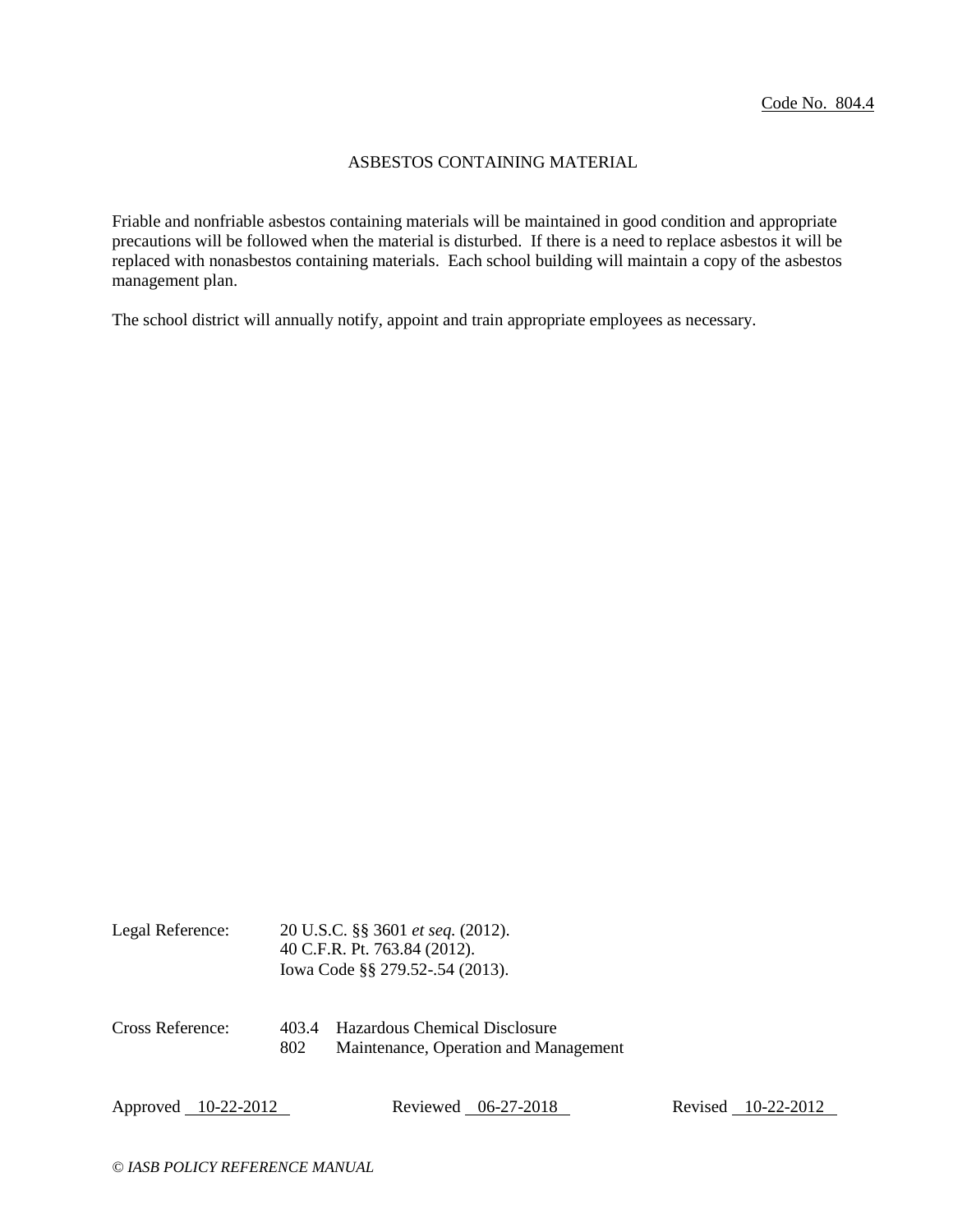## STOCK EPINEPHRINE AUTO-INJECTOR SUPPLY

The *[insert school district name]* Community School District seeks to provide a safe environment for students, staff, and visitors who are at risk of severe allergic reactions. Therefore, it is the policy of the district to annually obtain a prescription for epinephrine auto-injectors from a licensed health care professional, in the name of the school district, for administration by a school nurse or personnel trained and authorized to a student or individual who may be experiencing an anaphylactic reaction.

**Procurement and maintenance of supply:** The district shall stock a minimum of one pediatric dose and one adult dose epinephrine auto-injector for each school building. The supply of such auto-injectors shall be maintained in a secure, dark, temperature-controlled location in each school building.

*[Insert employee responsible]* shall routinely check stock epinephrine auto-injectors and document in a log monthly:

- The expiration date;
- Any visualized particles; or
- Color change.

The employee shall be responsible for ensuring the district replaces, as soon as reasonably possible, any logged epinephrine auto-injector that is used, close to expiration, or discolored or has particles visible in the liquid.

**Training:** A school nurse or personnel trained and authorized may provide or administer an epinephrine autoinjector from a school supply to a student or individual if the authorized personnel or school nurse reasonably and in good faith believes the student or individual is having an anaphylactic reaction. Training to obtain a signed certificate to become personnel authorized to administer an epinephrine auto-injector shall consist of the requirements established by law.

Authorized personnel will be required to provide a procedural skills demonstration to the school nurse demonstrating competency in the administration of stock epinephrine auto-injectors to retain authorization to administer stock epinephrine auto-injectors if the following occur:

- Failure to administer an epinephrine auto-injector to a student or individual by proper route, failure to administer the correct dosage, or failure to administer an epinephrine auto-injector according to generally accepted standards of practice ("medication error"); or
- Accidental injection of an epinephrine auto-injector into a digit of the authorized personnel administering the medication ("medication incident").

**Reporting:** The district will contact emergency medical services (911) immediately after a stock epinephrine auto-injector is administered to a student or individual. The school nurse or authorized personnel will remain with the student or individual until emergency medical services arrive.

Within 48 hours, the district will report to the Iowa Department of Education:

- Each medication incident with the administration of stock epinephrine;
- Each medication error with the administration of stock epinephrine; or
- The administration of a stock epinephrine auto-injector.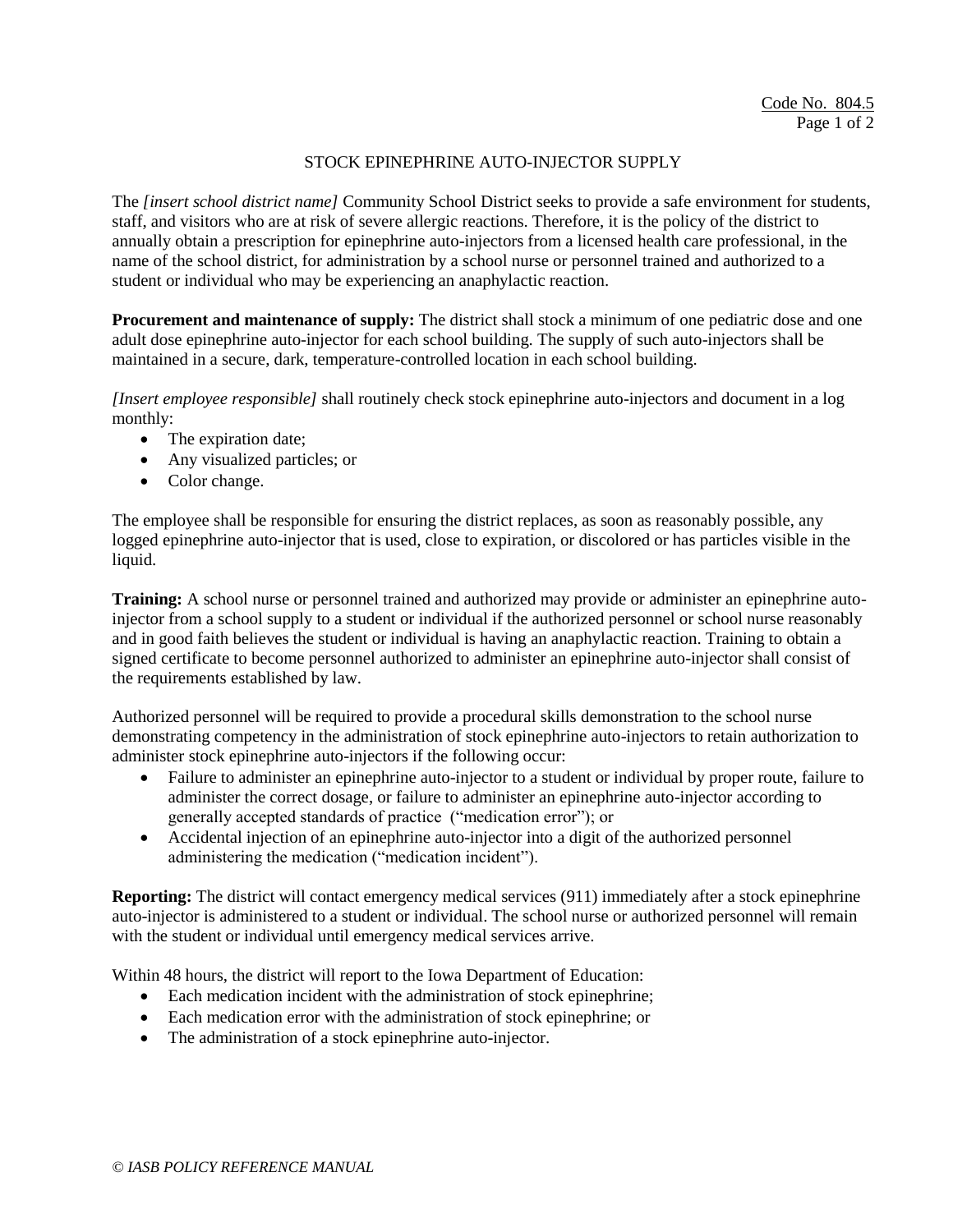## STOCK EPINEPHRINE AUTO-INJECTOR SUPPLY

As provided by law, the district, board, authorized personnel or school nurse, and the prescriber shall not be liable for any injury arising from the provision, administration, failure to administer, or assistance in the administration of an epinephrine auto-injector provided they acted reasonably and in good faith.

The superintendent may develop an administrative process to implement this policy.

*NOTE: Districts are not required by law to stock and maintain a supply of epinephrine auto-injectors. However, if a district decides to stock and maintain a supply of epinephrine auto-injectors, the board is required to establish a policy.* 

*NOTE: For additional information and resources regarding epinephrine auto-injectors, please visit the "School Nurse Administrative Resources" section of the Iowa Department of Education's website, located at <https://www.educateiowa.gov/administrative-resources-school-nurses>.* 

Legal Reference: Iowa Code §§ 135.185; 279.8. 281 I.A.C. 14.3

Cross Reference: 507.2 Administration of Medication

Approved Reviewed Revised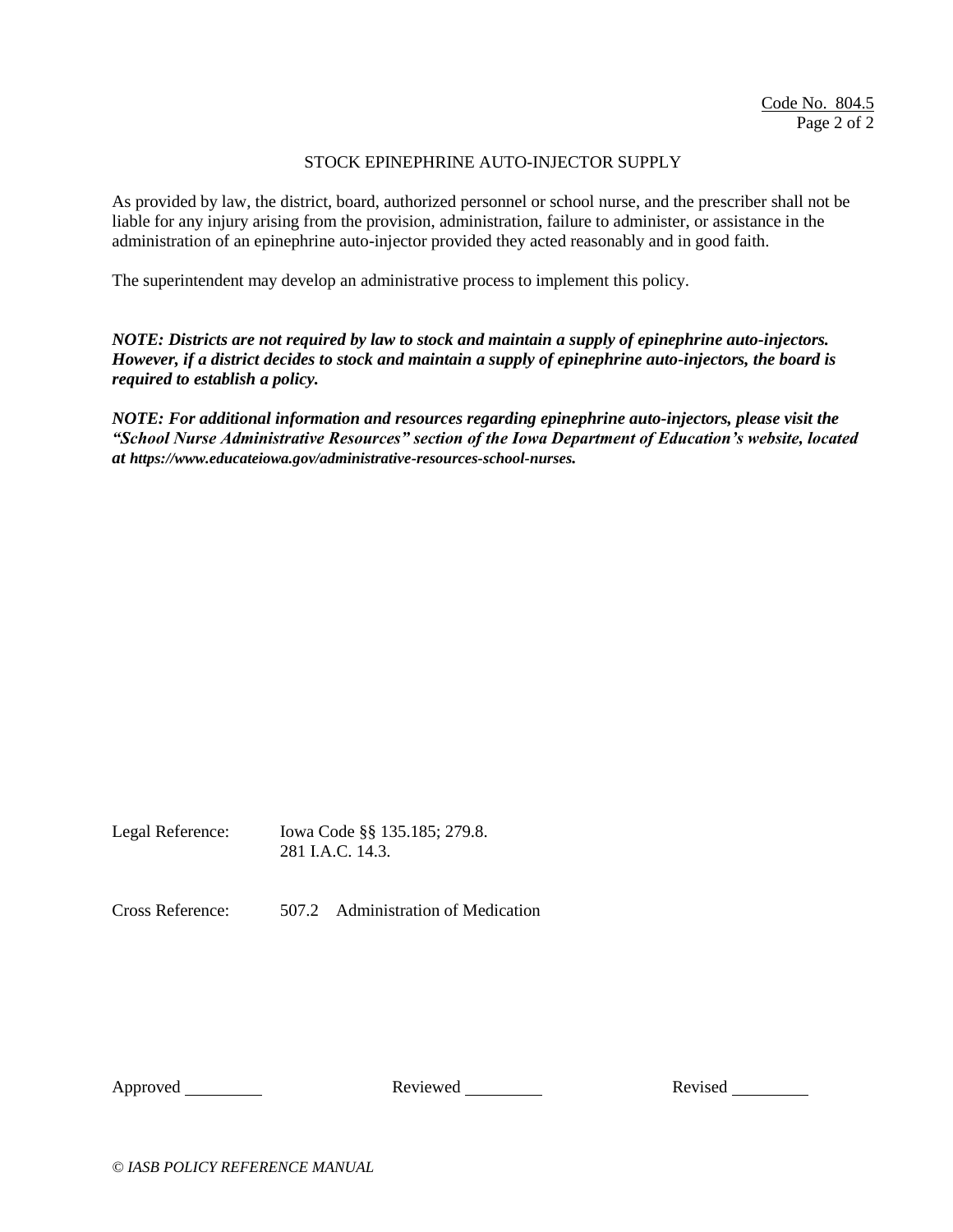## USE OF RECORDING DEVICES ON SCHOOL PROPERTY

#### District-Generated Recordings

The district believes in the importance of providing a safe and enriching learning environment possible for its students. The district uses digital recording devices on school property including school transportation vehicles to help protect the safety of district students, employees and community members; and to safeguard district property which is funded using public resources. Additionally, district-generated recordings of students engaging in the district's educational and extracurricular programs can be essential to engage positively with the school community and promote the value of public education.

In order to balance privacy and safety interests, no recording devices will be utilized on district property where individuals maintain a reasonable expectation of privacy. These areas include but are not limited to: the school nurse's office, restrooms, locker rooms, changing areas, lactation spaces and employee break areas.

Recordings of students have the potential to be considered education records. Any recordings will be maintained and accessed in compliance with the requirements of the Family Education Rights and Privacy Act and the district's policy on student records.

Recordings will be digitally maintained and stored for an appropriate amount of time to maintain the safety of the educational environment and to safeguard district property, after which they will be destroyed. The superintendent or superintendent's designee will establish any necessary regulations related to the secure storage, maintenance, viewing and destruction of digital recordings.

## Non-District Generated Recordings

The use of non-district owned recording devices on school property and at school events will be regulated. Students, parents and community members will not be permitted to take recordings of other students or employees during school hours unless the recording is authorized in advance by building administration. Students and employees found to violate this policy will be subject to disciplinary measures consistent with board policy and applicable student and employee handbooks. This policy will not be construed or enforced in a way that infringes on employee activity otherwise protected by law.

It is important to foster a community spirit and sense of unity within the district. However, the district acknowledges that not every student or staff member feels comfortable or safe being recorded. At districtsponsored extracurricular events and activities, the use of non-district owned recording devices by the public may be monitored by administration if a concern is made known to district administration by a student, employee or parent. Any individuals determined to be making recordings considered bothersome to students or staff may be asked to stop or destroy their recording and may be asked to leave the event.

| Legal Reference:    | 20 USC 1232<br>Iowa Code $\S$ § 279.8 |                                                                            |                    |  |  |
|---------------------|---------------------------------------|----------------------------------------------------------------------------|--------------------|--|--|
| Cross Reference:    | 506.1                                 | <b>Student Records</b><br>711.2R2 Use of Recording Devices on School Buses |                    |  |  |
| Approved 08/18/2021 |                                       | Reviewed $08/18/21$                                                        | Revised 08/18/2021 |  |  |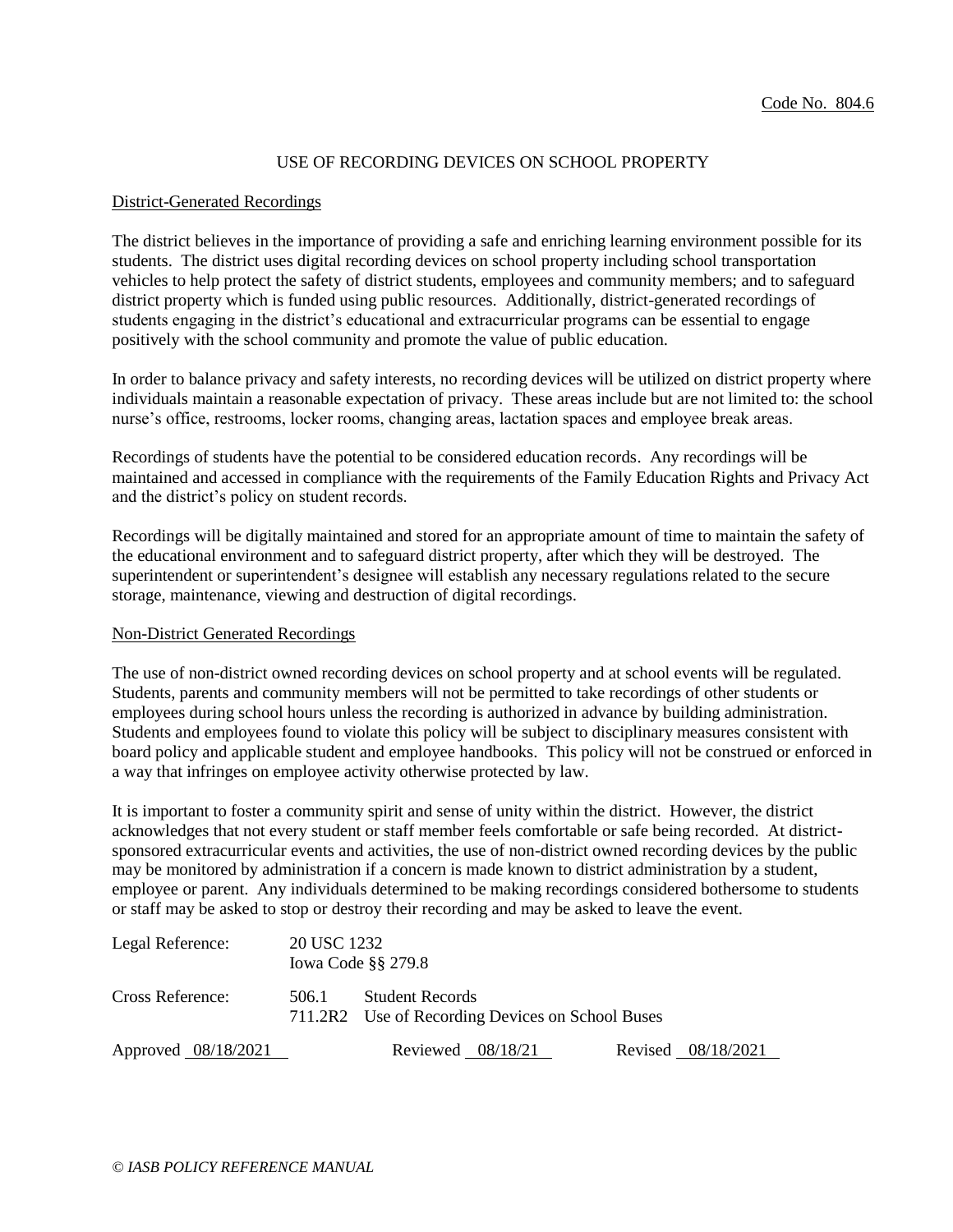### USE OF DISTRICT-OWNED RECORDING DEVICES ON DISTRICT PROPERTY REGULATION

The board supports the use of recording devices on district property as a means to monitor and maintain a safe environment for students and employees. District property includes district-owned land, buildings, vehicles, buses and any other property as needed. The contents of the recordings may be used as evidence in a student or employee disciplinary proceeding.

#### Student Records

The content of the recordings may be a student record subject to federal and state law, board policy and administrative regulations regarding confidential student records. Generally, surveillance video that does not capture any specific incident is not a student record or personnel record and may be disclosed as a public record upon request. Only those persons with a legal basis or legitimate educational purpose may view the recordings. In most instances, individuals with a legitimate educational purpose may be the superintendent, building principal, classroom teacher, transportation director, bus driver, HR director and special education staffing team. A parent may inspect, review or be informed of the content of the recording without consent from any student or parent of a minor student also shown in the recording, whether the student is a bystander to an incident or directly involved. The district may, but is not obligated by law to provide a copy of a recording to a parent or student upon request.

A recording during a school-sponsored trip, such as an athletic event, may also be accessible to the sponsor or coach of the activity. If the content of the recording becomes the subject of a student disciplinary proceeding, it will be treated like other evidence in the proceeding.

#### Notice

The school district will annually provide the following notice to students, employees, and parents:

The Tripoli Community School District Board of Directors has authorized the use of recording devices on school district owned property. The recording devices will be used to enhance safety and security within the educational environment. Students, employees, and parents are hereby notified that the content of the recording may be used in a student or employee disciplinary proceeding. The content of the recordings may be considered confidential student records and will be retained with other student records. Recordings will only be retained if necessary for use in a student or employee disciplinary proceeding or other matter as determined necessary by the administration. Parents may request to view the recording of their child.

The following notice will also be placed on all school buses equipped with recording devices:

This building/bus is equipped with a recording /audio monitoring system.